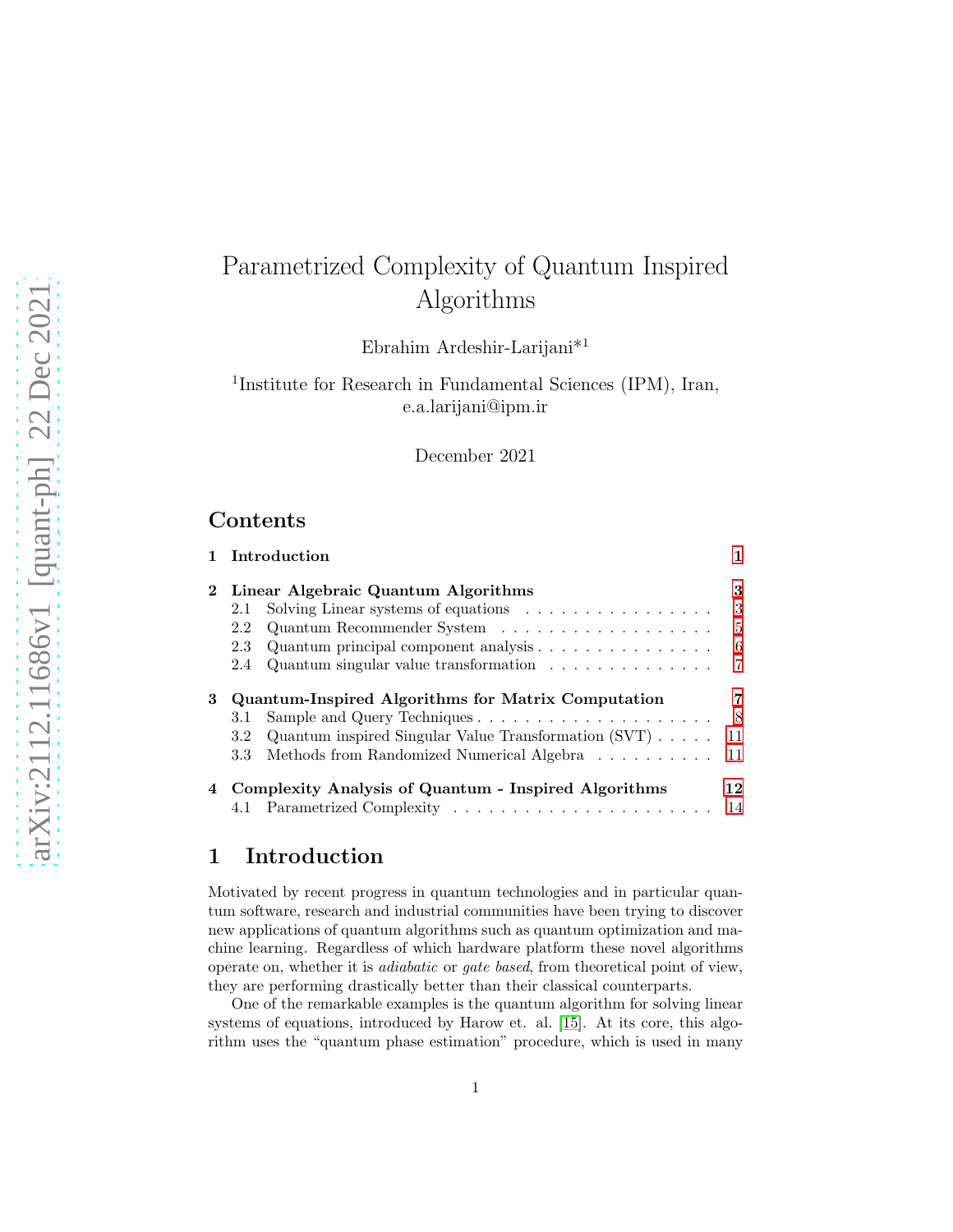important quantum algorithms. For the input matrix  $A \in \mathbb{C}^{N \times N}$ , where N is dimension, and  $Ax = b$ , where  $x, b \in \mathbb{C}^N$ , and assuming that A, is s-sparse, that is at least  $s$  entry at each row of the matrix is zero, the HHL algorithm terminates with time complexity  $O(log(N)s^2\kappa^2/\epsilon)$ . Here  $\kappa$  and  $\epsilon$  are condition number and approximation constant, respectively. The best classical algorithm for this problem has the complexity of  $O(Nsklog(1/\epsilon))$ . As we will detail briefly in the next section, the HHL algorithm has the following characteristics:

- It assumes that data, such as vector b, is *already* loaded to a quantum state, such that quantum operations become possible on it.
- It assumes there is an efficient oracle that simulate Hamiltonians.
- As for solution, it produces approximation of a function of solution.

Many quantum optimization and machine learning algorithms are based on performing matrix operations using quantum states and operation, in order to speed up data analysis. The main intuition behind Linear Algebra based quantum machine learning [\[4\]](#page-17-0), is that data analytic deals with high dimensional vector spaces, where quantum computing can efficiently work with them. This is in contrast with many classical algorithms of matrix computation, where efficiency can be conditionally met, e.g. assuming *low rank* and *sparsity* of input matrices.

In the Section [2,](#page-2-0) we review quantum recommendation system [\[16\]](#page-18-1) algorithm as one example of linear algebraic quantum machine learning and optimization algorithm. We review new remarkable result [\[21\]](#page-18-2) that how a classical algorithm can replace the quantum algorithm of recommendation system, only with poly logarithmic overhead. The main concept behind this algorithm is to drop the assumption of loading data into quantum states (as explained above for HHL). To this end we use a tailored data structure (QRAM), that can deal with both quantum and classical input, as well as a process called "dequantization", which produces a novel classical algorithms for problems such as recommendation systems and principal component analysis [\[17\]](#page-18-3). This process replaces quantum state preparation with "*sampling and query*" assumptions. The claim in [\[16\]](#page-18-1) is that for the current applications, the latter assumptions are easier to satisfy than quantum state preparation. Formally, for a quantum protocol  $P(|\phi_1\rangle, \ldots, |\phi_n\rangle) = |\psi\rangle$ , dequantization means that we replace quantum state preparation with a classical sampling and query algorithm:  $SQ(\phi_1,\ldots,\phi_n)=SQ(\psi).$ 

In Section [3.2,](#page-10-0) another line of research in terms of singular value transformation (SVT) is described. This is based on a recent algorithm for quantum SVT [\[14\]](#page-18-4). Combining concepts of [\[21\]](#page-18-2) and quantum SVT, we end up with a classical algorithm that under suitable sampling assumptions, computes SVT, independent of the dimension of the input matrices [\[6\]](#page-17-1). This work generalizes the current trends of quantum algorithms of quantum linear algebra in terms of quantum SVT. Here the intuition is also built upon the fact that practical QML and optimization algorithms assume constraints on the input (e.g. sparsity) and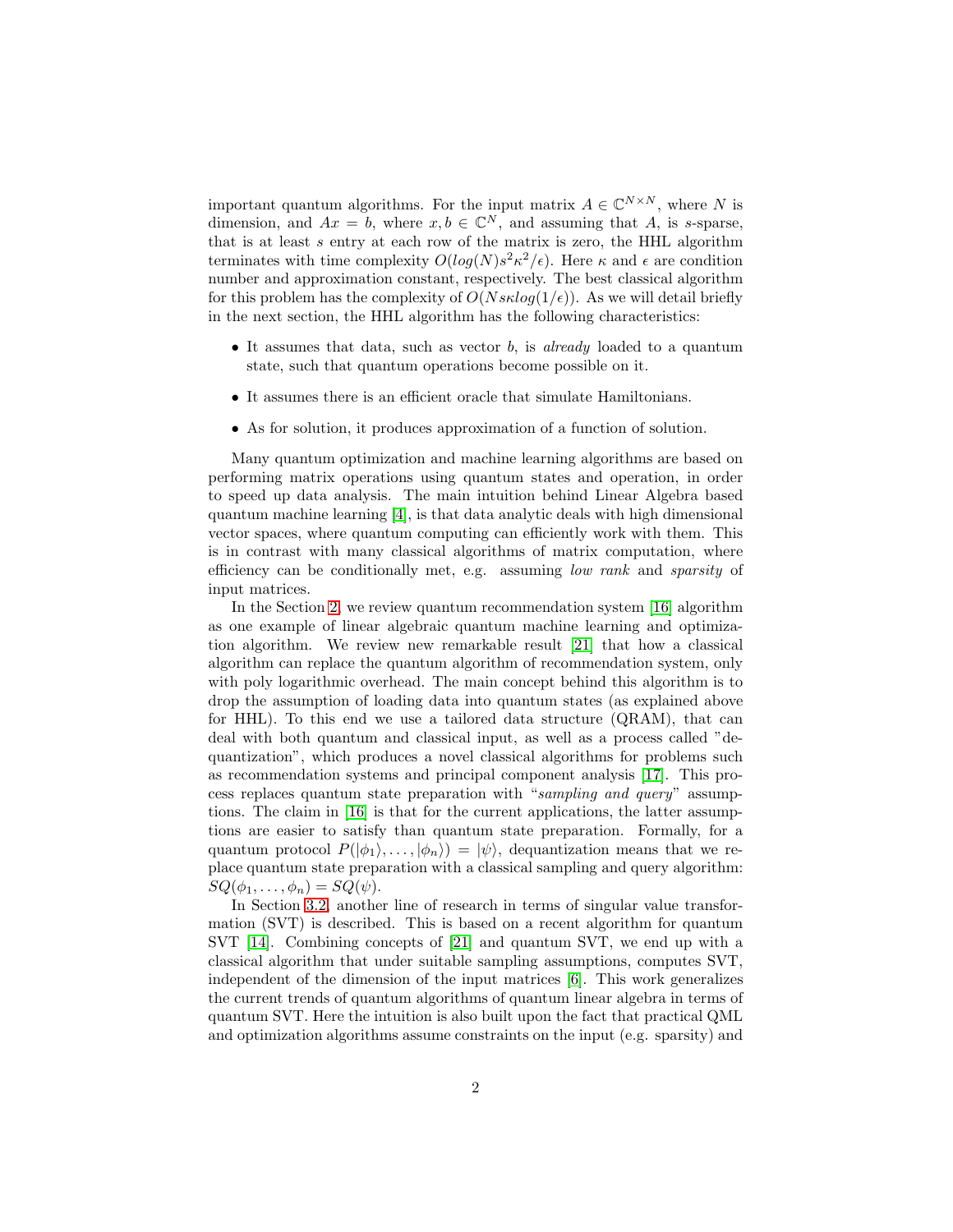generally loading input data into an input quantum state and extracting amplitude data from an output quantum state are hard.

A fundamental goal of quantum-inspired algorithms is to reduce dimensionality of input matrices to speed up linear algebra computations. Therefore, using matrix sketching techniques is natural here. The work [\[5\]](#page-17-2) uses tools from randomized numerical linear Algebra to obtain significant improvements in the sublinear terms for the dynamic (fast updates to the input matrix) and static settings. Its analysis relies on simulating *leverage score sampling* and *ridge leverage score sampling*, using a *weight-balanced* data structure that samples matrices rows proportional to squared Euclidean norm  $(l_2 \text{ norm})$ . This method will be reviewed in Section [3.3.](#page-10-1)

From computational complexity point of view, the described quantum inspired algorithms are exponentially faster than their classical versions, given that the input satisfy some constraints. However, compared to their quantum counterparts, they suffer computational (polynomial) overhead. This raises the question, how these quantum inspired algorithms perform in practice? The work of Arrazola et. al. [\[2\]](#page-16-0), tries to answer this question and concludes that the so called algorithms are in fact very promising in practical setting and benchmarks, by ensuring some stringent conditions are satisfied.

Studying the research mentioned above, motivates us to understand where the actual bottlenecks of the recent quantum inspired algorithms are? The complexity dependence to the input structure points us that perhaps the input size is not an appropriate measure of complexity, and hence we resort to *Parametrized Complexity* [\[8\]](#page-17-3). To this end we review some works in the area of parametrized complexity that we might find possible links to the above quantum inspired algorithms. In [\[9\]](#page-17-4), parametrized complexity of classical PCA is studied. Furthermore, we review the work about rigidity problem [\[10\]](#page-17-5). Moreover the works [\[3,](#page-16-1) [10\]](#page-17-5) describe some recent work in the area of parametrized algorithm, relevant to machine learning and optimization. Finally, we review the parametrized complexity of *matrix factorization* [\[24\]](#page-19-0), a concept that is used in recommender system extensively.

## <span id="page-2-0"></span>2 Linear Algebraic Quantum Algorithms

In this section, first we review the HHL algorithm for solving linear systems of equation. Then we review the algorithm of Lloyd et. al. [\[17\]](#page-18-3), for the problem of principal component analysis (PCA), which is widely used in the area of machine learning. Finally, we review the Quantum Singular Value Transformation algorithm [\[14\]](#page-18-4), which is a unification methods for quantum algorithms based on quantum phase estimation, in a single algorithm.

### <span id="page-2-1"></span>2.1 Solving Linear systems of equations

A linear system of equation can be described by an equation of the form  $Ax = b$ , where  $A$  is a matrix and  $b$  and  $x$  are vectors of finite dimension, e.g.  $N$ . In our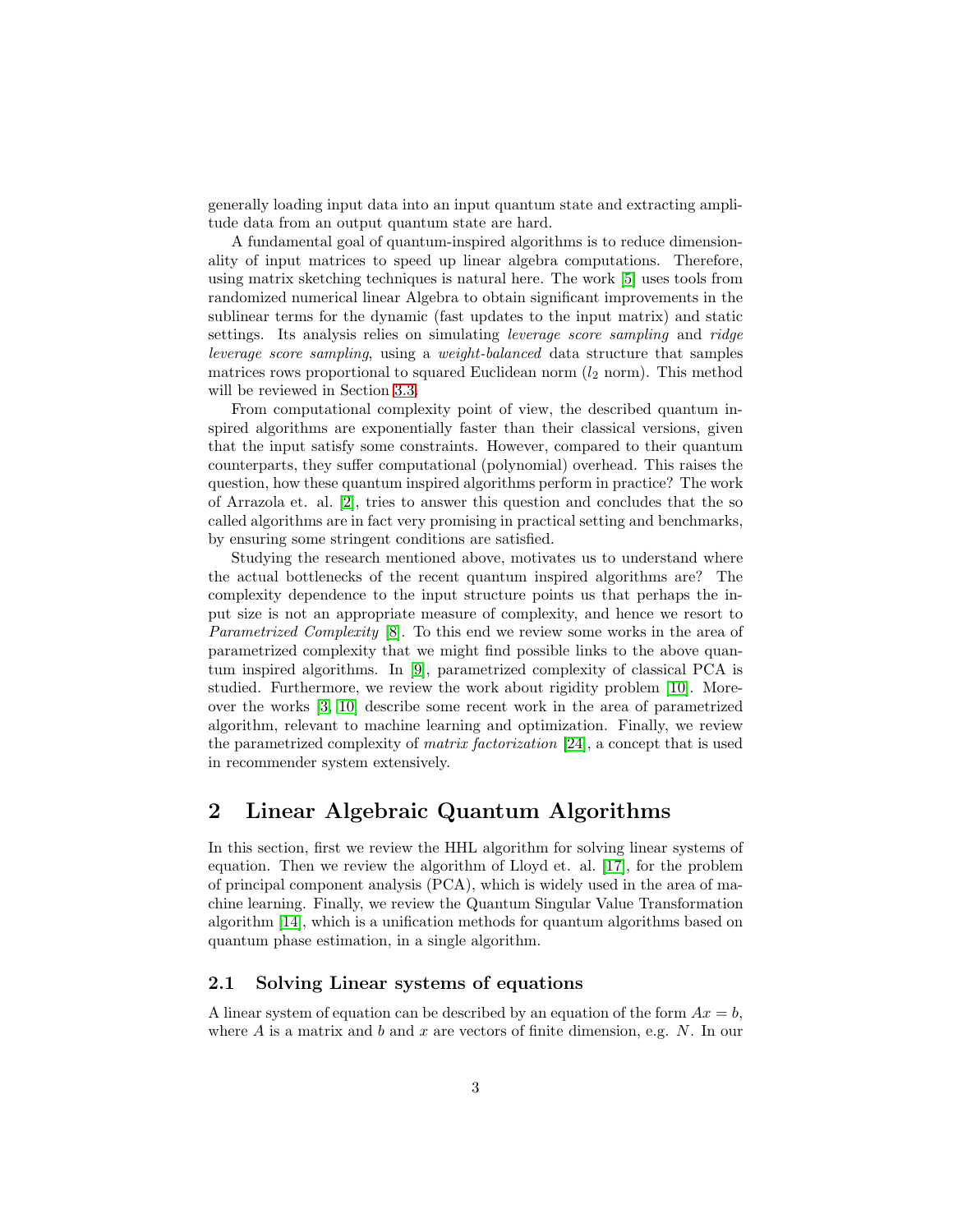

<span id="page-3-0"></span>Figure 1: HHL Algorithm steps

case,  $A \in \mathbb{C}^{N \times N}$  and  $x, b \in \mathbb{C}^{N}$ . The goal is to find (estimate) the solution, i.e.  $x$ . The algorithm [\[15\]](#page-18-0), uses a sub algorithm, like many other quantum algorithm, for phase estimation. For a description of this useful and important algorithm see [\[18\]](#page-18-5). Here we only describe what the phase estimation does.

Suppose  $U \in \mathbb{C}^{2^m \times 2^m}$  be a unitary matrix and  $|\psi\rangle_m \in \mathbb{C}^{2^m}$  be its eigenvectors with associated eigenvalue  $e^{2\pi i\theta}$ . The *Quantum Phase Estimation (QPE)*, approximates  $\theta$  for given unitary matrix. More formally:

$$
QPE(U, |0\rangle_n, |\psi\rangle_m) = \left|\hat{\theta}\right\rangle_n |\psi\rangle_m
$$

Where binary approximation of  $2^n\theta$ , truncated to n digits is denoted by  $\hat{\theta}$ . In the case of HHL algorithm, the unitary U has the form of  $e^{iAt}$ , where A is the matrix coming from linear system of equations. Furthermore, we can rewrite  $U$ as following:

$$
e^{iAt} = \sum_{j=0}^{N-1} e^{i\lambda_j t} |u_j\rangle\langle u_j|
$$

Now, with eigenvector  $|u_j\rangle_{n_b}$  and eigenvalue  $e^{i\lambda_j t}$ , the QPE outputs  $|\hat{\lambda_j}\rangle$  $|u_j\rangle_{n_b}.$ Here the  $\hat{\lambda}_j$  is  $n_l$ -bit binary approximation to  $2^{n_l} \frac{\lambda_j t}{2 \pi}$  $\frac{\lambda_j t}{2\pi}$ .

Now we can describe HHL algorithm for solving linear system of equation in six main steps. Schematically, these are shown in Figure [1](#page-3-0) , in the language of quantum circuits [\[18\]](#page-18-5). Here we have three quantum registers. One is used for storage of binary representation (indexed by  $n_l$ ) eigenvalue of A. We also a register to load vector  $b$ , indexed by  $n_b$ , and hence the dimension of the problem is  $N = 2^{n_b}$ . Note that we have ancillary qubits in a third register, indexed by  $n_a$ .

The description of the algorithm is as following  $<sup>1</sup>$  $<sup>1</sup>$  $<sup>1</sup>$ </sup>

<span id="page-3-1"></span><sup>&</sup>lt;sup>1</sup> for a detailed description and also a numerical example and implementation please have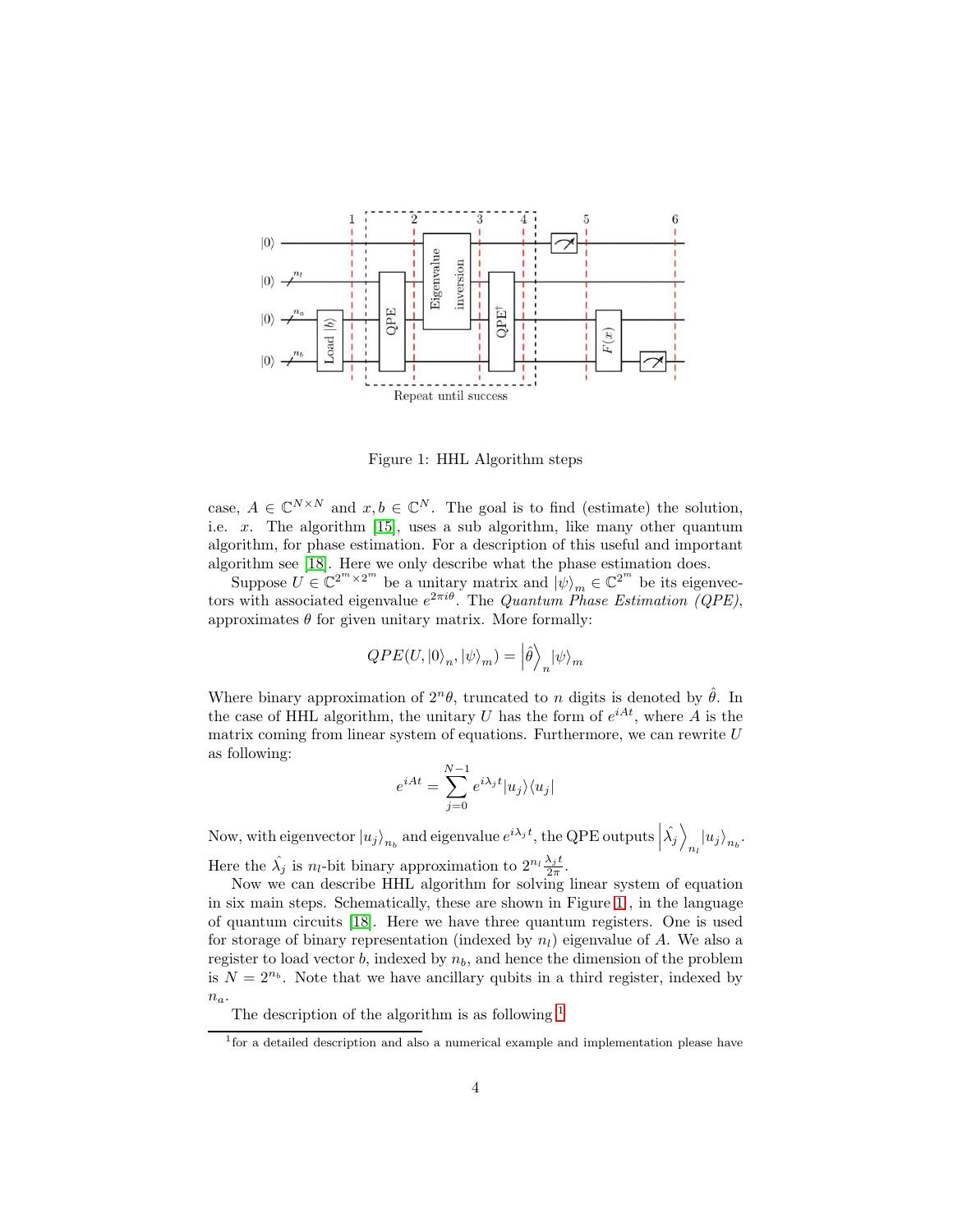- 1. Loading vector b into the quantum state  $|b\rangle \in \mathbb{C}^N$ , i.e. applying the transformation:  $|0\rangle_{n_b} \mapsto |b\rangle_{n_b}$ .
- 2. Applying QPE to the unitary  $U = e^{iAt}$ . Now the quantum register has the state:

$$
\sum_{j=0}^{N-1} b_j | \lambda_j \rangle_{n_l} | u_j \rangle_{n_b}
$$

here the  $n_l$ -bit binary representation of  $\lambda_j$  is encoded by  $\ket{\lambda_j}_{n_l}$ .

- 3. Apply a conditional rotation on  $\left|\lambda_j\right\rangle_{n_l}$  and add auxiliary qubit (first row in Figure [1\)](#page-3-0).
- 4. Apply  $QPR^{\dagger}$ .
- 5. Measure auxiliary qubit in computational basis. If the outcome is 1, then the register would be in post-measurement state:

$$
\sqrt{\frac{1}{\sum_{j=0}^{N-1}|b_j|^2/|\lambda_j|^2}}\sum_{j=0}^{N-1}\frac{b_j}{\lambda_j}|0\rangle_{n_l}|u_j\rangle_{n_b}
$$

which corresponds to the solution up to the normalization factor.

6. Apply an observable M to calculate  $F(x) = \langle x|M|x\rangle$ .

### <span id="page-4-0"></span>2.2 Quantum Recommender System

In recommendation system, the goal is to use information on purchase/rating of  $n$  products/services by a group of  $m$  clients, to provide personalize recommendation to individual clients. This information is modeled by a  $m \times n$  preference matrix, where the entries indicates how user  $i$  evaluates  $j$ . The challenge is the preference matrix is not known a priori, such that by looking into the high evaluation make good recommendation to the users. The information from clients are received online. So the goal is to infer a good approximation of preference matrix that reflects high value rating.

One important characteristics of preference matrix in recommender systems are that they are *low rank*. This is because users interests fall in certain types, not all of the products.

The first algorithm by Kerenidis et. al. [\[16\]](#page-18-1), uses a technique to reconstruct the a low matrix approximation by using samples (available information) of preference matrix, up to a measure of matrices, e.g.  $l_2$  or Frobenius norms.

The result of sampling technique and matrix reconstruction of quantum recommender systems is an online computation that requires  $O(poly(k)polylog(mn)),$ where  $k$  is the rank of the input matrix.

One important assumption of [\[16\]](#page-18-1) is that there is an efficient algorithm and data structure to load classical matrix into quantum states. Theorem [2](#page-8-0) shows

look at:[https://qiskit.org/textbook/ch-applications/hhl\\_tutorial.html](https://qiskit.org/textbook/ch-applications/hhl_tutorial.html)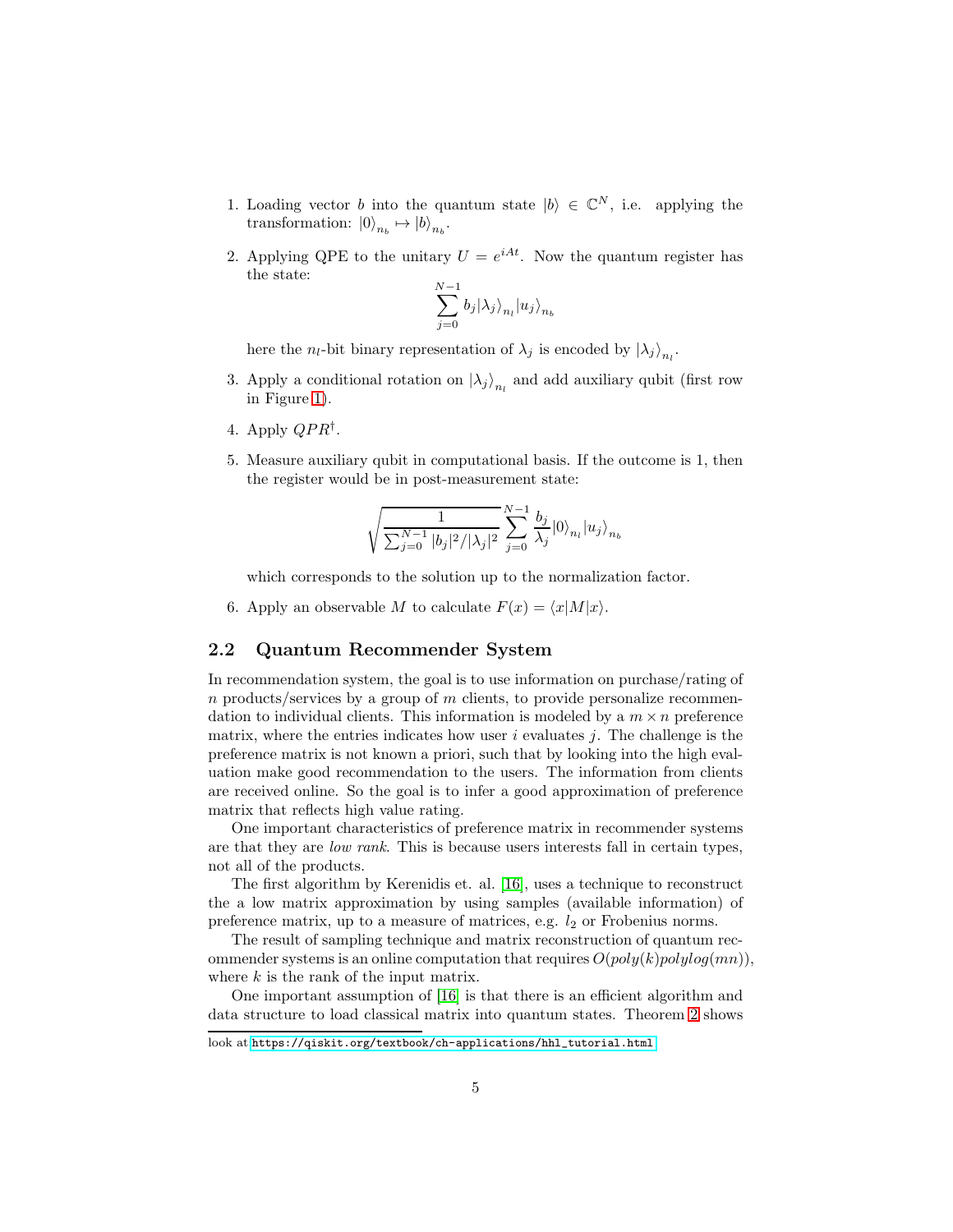with the assumption that the transformation  $A \mapsto |A\rangle$  can be done efficiently, we can store the input of quantum recommendation system optimally. However, this assumption is dropped in [\[21\]](#page-18-2). More details on the algorithm and in particular sampling technique can be found in [\[16\]](#page-18-1). We will detail some aspects of sampling in the next section.

**Theorem 1.** *[\[16\]](#page-18-1)* Let  $A \in \mathbb{R}^{m \times n}$  be a matrix. The input of the recommendation  $system with the format (i, j, A<sub>ij</sub>) coming in arbitrary order. Let w be the number$ *of input that already been taken. Then, there exists a data structure to store the input of the recommendation system with the following features:*

- *1. The overall size of the data structure is*  $O(w.log^2(mn))$ *.*
- 2. The processing time for storing new input is  $O(log^2(mn))$ .
- *3. Let*  $\tilde{A} \in \mathbb{R}^m$  defined by  $\tilde{A}_i = ||A_i||$ . A quantum algorithm with ac*cess to this data structure can perform the following mappings in time*  $polylog(mn): \tilde{U}: |i\rangle|0\rangle \mapsto |i\rangle|A_i\rangle$  for  $i \in [m]$ , and  $\tilde{V}: |0\rangle|j\rangle \mapsto \left|\tilde{A}\right\rangle|j\rangle$  for  $j \in [m]$  *(projecting A rows and columns, respectively).*

#### <span id="page-5-0"></span>2.3 Quantum principal component analysis

One of the widely used dimension reduction techniques for large data sets is principal component analysis (PCA). In PCA we use spectral decomposition of matrices in terms of eigenvectors and corresponding eigenvalues, and discards eigenvalues below certain threshold, to obtain a good low rank approximation of the input matrix.

Let data are represented by d-dimensional vectors  $v_j$ . Then the covariance matrix C illustrate the correlation between different components of the data and is defined as  $C = \sum_j v_j v_j^T$ . Then PCA diagonalize the covariance matrix:

$$
C = \sum_k e_k c_k c_k^{\dagger}
$$

Now only a few eigenvalues  $e_k$  are non-zeor or sufficiently large and the rest could be discarded. The remaining called principal components and any given data vector v, can be succinctly described by these k components:  $v = \sum_k e_k c_k$ . This operation requires  $O(d^2)$  in terms of time and query complexity.

The quantum algorithm for PCA [\[17\]](#page-18-3), in the first step needs to map a randomly chosen classical data to a quantum state  $v_i \mapsto |v_i\rangle$ . This is usually done with a dedicated data structure,called QRAM. Because these data are picked in random, the resulting state has the density matrix  $1/N \sum_j |v_j\rangle\langle v_j|$ , where  $N$  is the size of the data set. This is in fact equals to covariance matrix up to a constant factor. Now by incorporating a sampling technique [\[17\]](#page-18-3) and phase estimation (as in section [2.1\)](#page-2-1) we can find estimation of eigenvalues and corresponding eigenvectors:

$$
|v\rangle \mapsto \sum_k v_k |c_k\rangle |\tilde{e_k}\rangle
$$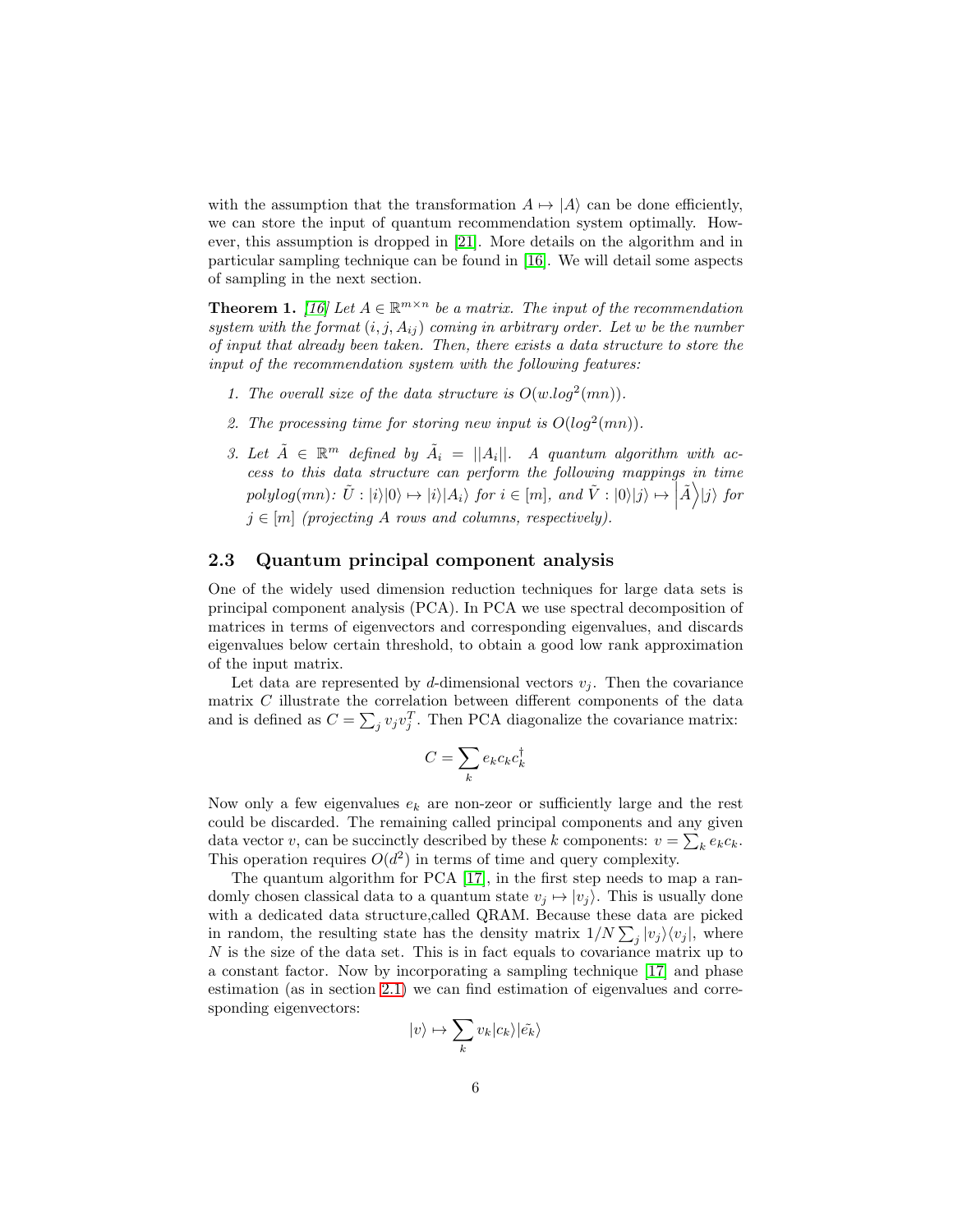Now the properties of principal components of  $C$  can be inferred from measurements on the quantum representation of its eigenvectors. The time and query complexity of this algorithm is  $O((log N)^2)$ .

#### <span id="page-6-0"></span>2.4 Quantum singular value transformation

The area of quantum algorithms involves with two types of algorithms: QPE based (such as the algorithms described in the previous sections) and Quantum Fourier Transformation algorithms [\[18\]](#page-18-5) (such as Shor factorization). The aim of Quantum singular value transformation (QSVT) [\[14\]](#page-18-4), is to find a general framework for QPE based algorithms.

Many important applications of quantum computing use spectral decomposition and transformations, and therefore use QPE, which we reviewed some of them in the previous sections. Nevertheless, these algorithms work with quantum states and need to perform encoding and then reading measurement outcomes to learn certain properties up to a specified precision  $\epsilon$ . Therefore the improvements in terms of computational complexity of these algorithms is merely *polynomially*. Of course for large scale optimization applications, such as semi-definite quantum program solvers this polynomial improvement matters significantly [\[23\]](#page-18-6).

The central concept of QSVT is *projected unitary encoding*. Let Π and Π are orthonormal projectors. Let  $U$  be any unitary. For an operator  $A$ , we say U,  $\Pi$  and  $\Pi$  form a projected unitary encoding, if we have:  $A = \Pi U \Pi$ .

Let  $P \in \mathbb{C}[x]$  be an odd polynomial and  $A = W\Sigma V^{\dagger}$  be a singular value decomposition (SVD). Now the singular value transformation is defined by:

$$
P^{SV}(A) := WP(\Sigma)V^{\dagger}
$$

The main result of [\[14\]](#page-18-4) is stated as following:

For any odd polynomial of degree d, i.e.  $P \in \mathbb{C}[x]$ , where  $|P(x)| \leq 1$ , there is a unitary  $U_{asvt}$  which can be implemented by a quantum circuit consists of only U and  $U^{-1}$ , d times throughout, such that:

$$
A = \tilde{\Pi} U \Pi \Rightarrow P^{SV}(A) = \tilde{\Pi} U_{qsvt} \Pi
$$

See [\[14\]](#page-18-4) for full details as well as examples.

# <span id="page-6-1"></span>3 Quantum-Inspired Algorithms for Matrix Computation

In this section we review the new trend in designing quantum inspired algorithms, appeared in a series of publications [\[21,](#page-18-2) [13,](#page-18-7) [20\]](#page-18-8). We also review the singular value transformation based technique [\[6\]](#page-17-1). In both frameworks, we deal with dequantization concept, as described in introduction section. Furthermore, we explore new techniques from [\[5\]](#page-17-2), where more advanced sampling methods for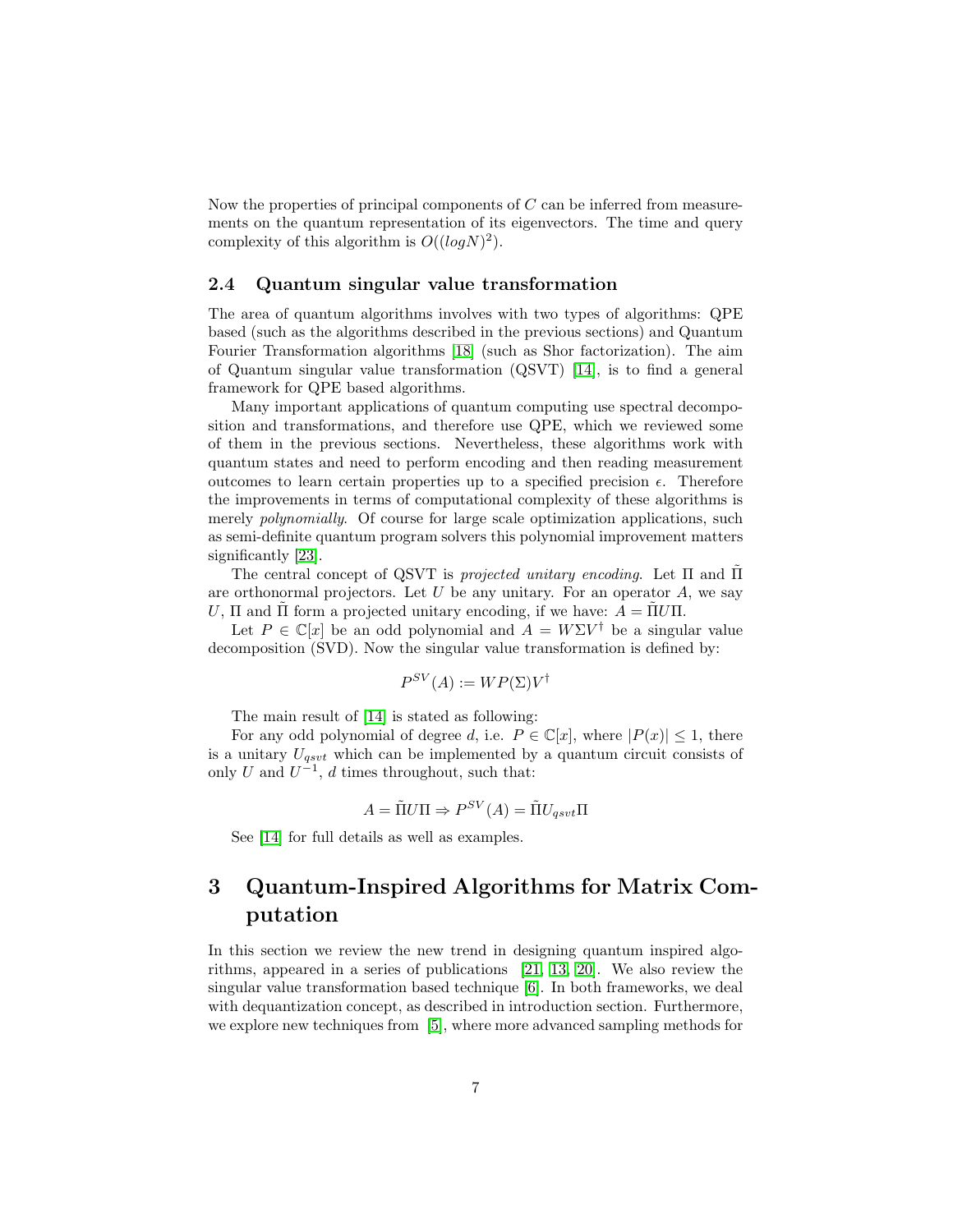matrices such as leverage score, is used to achieve improvement. Also new classical data structure to support dequantization is introduced in this work. Our review captures the main ideas and drop most of technical details for brevity.

### <span id="page-7-0"></span>3.1 Sample and Query Techniques

In this section we explain on of the central notions introduced in [\[21\]](#page-18-2) and the subsequent works. The goal is to construct a *classical* input model which is close quantum input model (quantum state), while we maintain complexity of sublinear time. To do so we define *sampling and query* access as following:

**Definition 1.** We define query access model for  $v \in \mathbb{C}^n$ , denoted by  $Q(v)$  and *sample and query model, denoted by* SQ(v)*:*

- *1. for all*  $i \in [n]$ , we have oracle access and can query for  $v(i)$ . Similarly, *for a matrix*  $A \in \mathbb{C}^{m \times n}$ *, we have*  $Q(A)$  *if for all*  $(i, j) \in [m] \times [n]$ *, we can query for*  $A(i, j)$ *.*
- *2. We have sampling and query access,* SQ(v) *if following conditions are met:*
	- *(a)* For any *v*, we can query  $Q(v)$ .
	- *(b) If we can get independent samples,* i*, over* [n] *with the distribution*  $D_v \in \mathbb{R}^n$ , defined as  $D_v := |v(i)^2|/||v||^2$ .
	- *(c)* We can query for  $||v||$ .

Note that in order to implement the above input model, we need a dedicated (dynamic) data structure. In a typical Random Access Memory (RAM) model, query access has linear computational complexity. However, we are interested in a (classical) data structure that support sublinear access complexity. In [\[21\]](#page-18-2) uses a data structure that [\[16\]](#page-18-1) uses for preparation of quantum states, which satisfies all condition we need.

One of the dynamic data structures which is used by mentioned QML algorithms is a binary search tree, that leaf nodes store  $v_i$  using the weight  $v_i^2$  and  $sgn(v_i)$ . The interior nodes weight is the sum of their children weights. For updating and entry, all nodes above the corresponding leaf has to be updated. For sampling, start from the root of tree and randomly choose a child, where the probability is proportional to its weight. Note that because we mostly deal with sparse input (such as recommendation systems), we only include non zero nodes in the tree. Figure [2,](#page-8-1) shows and example of such tree for a vector  $v \in \mathbb{R}^4$ .

Now we have the following lemma:

<span id="page-7-1"></span>**Lemma 1.** To store a vector  $v \in \mathbb{R}^n$  with w nonzero entries, there exists a data *structure, supporting the following operations:*

- *1. Querying and updating an entry of* v *in* O(logn) *time.*
- 2. Querying  $||v||^2$  in  $O(1)$  time.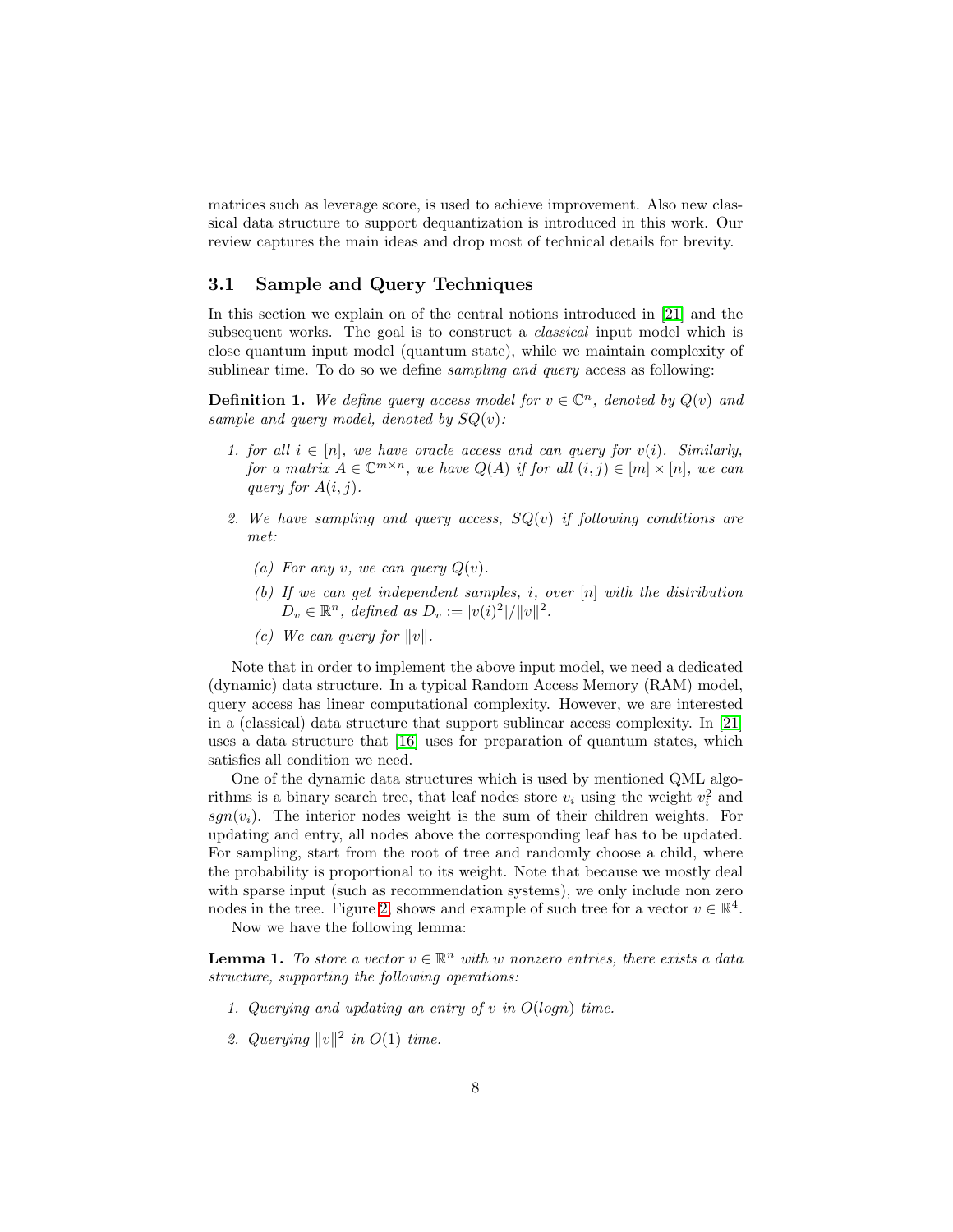

Figure 2: Dynamic binary search tree for storing inputs of quantum inspired algorithms

<span id="page-8-1"></span>*3. Sampling from*  $D_v$  *in*  $O(logn)$  *time.* 

Note that the actual format of the input in our problems is matrix so for a matrix  $A \in \mathbb{R}^{m \times n}$ , we form a vector  $\tilde{A} \in \mathbb{R}^m$ , where the  $i^{th}$  entry equals to  $||A_i||$  ( $l_2$  norm of the  $i^{th}$  row of A). Then we have the following lemma [\[21\]](#page-18-2)

<span id="page-8-2"></span>**Lemma 2.** *There exists a data structure storing a matrix*  $A \in \mathbb{R}^{m \times n}$  *with* w *nonzero entries in* O(wlogmn) *space, supporting the following operations:*

- *Reading and updating an entry of* A *in* O(logmn) *time;*
- *Finding*  $\tilde{A}_i$  *in*  $O(logm)$  *time;*
- *Finding*  $(||A||_F)^2$  (*Frobenius norm*) in  $O(1)$  *time;*
- Sampling from  $D_{\tilde{A}}$  and  $D_{A_i}$  in  $O(logmn)$  time.

By having a copy of the data structure specified in Lemma [1](#page-7-1) for each row of  $A$  and  $A$  we can form the above data structure. This has all of the desired properties, and in fact, is the data structure Kerenidis and Prakash [\[16\]](#page-18-1) use to prepare arbitrary quantum states, which enables our algorithm to operate on the same input. Figure [3](#page-9-0) shows an example of such data structure for a matrix  $A \in \mathbb{R}^{2 \times 4}$ .

<span id="page-8-0"></span>Theorem 2. *[[\[21\]](#page-18-2)] Let* A *be an input matrix that supports query and sampling as specified in Lemma [2,](#page-8-2) suppose*  $i \in [m]$  *be a row and*  $\sigma, \eta$  *be singular value thresholds for low rank approximation of* A *(denoted by*  $A_{\sigma,\eta}$ ). For a small  $\epsilon$ , *there is a classical algorithm that has an output distribution*  $\epsilon$ -close to  $D_{M_i}$ ,  $where M \in \mathbb{R}^{m \times n}$ , satisfying  $||M - A_{\sigma,\eta}||_F \leq \epsilon ||A||_F$ , in query and time com*plexity*

$$
O(poly(\frac{\|A\|_F}{\sigma}, \frac{1}{\epsilon}, \frac{1}{\eta}, \frac{\|A_i\|}{\|D_i\|}))
$$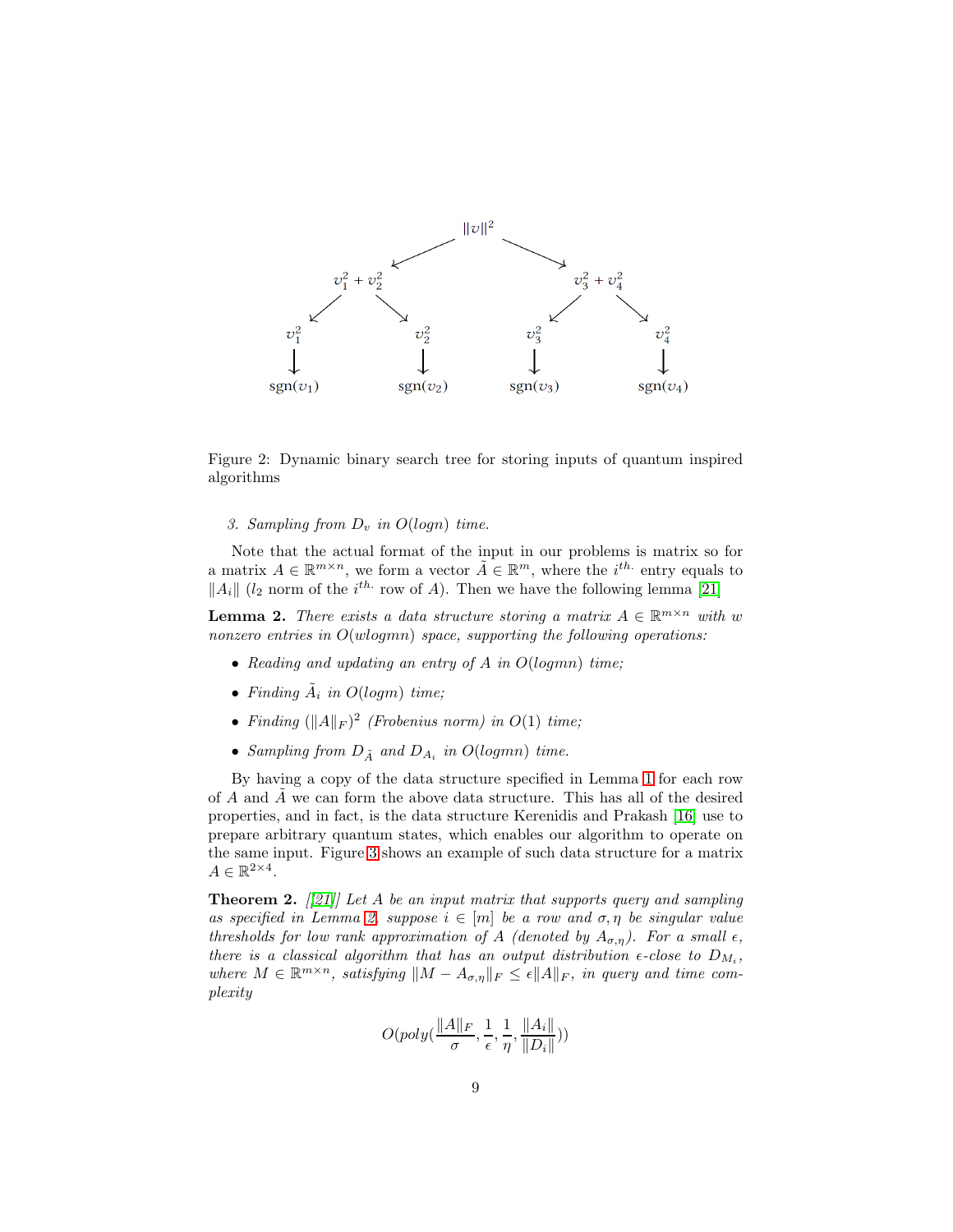

<span id="page-9-0"></span>Figure 3: Dynamic data structure for storing  $A \in \mathbb{R}^{2 \times 4}$ 

The Theorem [2](#page-8-0) states its algorithm has a runtime indpendent of the input dimension  $(m, n)$ . To implement the needed sampling operations we need the dynamic data structure of Lemma [2.](#page-8-2) Note that using that data structure will incur additional  $O(log(mn))$  overhead. Comparing this algorithm and the quantum algorithm of [\[16\]](#page-18-1), shows that in the quantum version of producing low rank approximation, the dependence on  $\epsilon$  is logarithmic, compare to the classical quantum inspired version.

Now by using the above theorem and impose the constraint that linear algebraic operations should not add the cost of reading a full row or column of the input, and by using a number of sampling routines (see [\[21\]](#page-18-2) for full details) and applying it to the input of recommendation system, i.e. preference matrix, we have the following theorem:

Theorem 3. *[[\[21\]](#page-18-2)] By applying Theorem [2](#page-8-0) to the input model of recommendation system, which uses the dynamic data structure in [\[16\]](#page-18-1), we obtain the same complexity bounds up to constant factors for small*  $\epsilon$ *.* 

For the PCA problem we use similar techniques of sampling and query. The original algorithm of Lloyd et. al. [\[17\]](#page-18-3) best performs in low rank setting therefore we have the following problem:

**Problem** (PCA for low-rank matrices). For a Given a matrix  $A \in \mathbb{C}^{m \times n}$ , *where we have access to*  $SQ(A)$  *such that*  $AA^{\dagger}$  *has top* k *eigenvalues*  $\{\lambda_i\}_{i=1}^k$ and eigenvectors  $\{v_i\}_{i=1}^k$ , with probability  $\geq 1-\delta$ , compute eigenvalue estimates  $\{\hat{\lambda}_i\}_{i=1}^k$  such that  $\sum_{i=1}^k |\hat{\lambda}_i - \lambda_i| \leq \epsilon Tr(AA^{\dagger})$  and eigenvectors  $\{\hat{v}_i\}_{i=1}^k$ , (with  $access\ to\ \{SQ(\hat{v_i})\}_{i=1}^k\}$  such that  $\forall i, \|v_i - \hat{v_i}\| \leq \epsilon$ .

The quantum inspired algorithm in [\[20\]](#page-18-8) exactly solve this problem by using sampling techniques and low rank approximation. For details of its algorithm see [\[20\]](#page-18-8), page 3.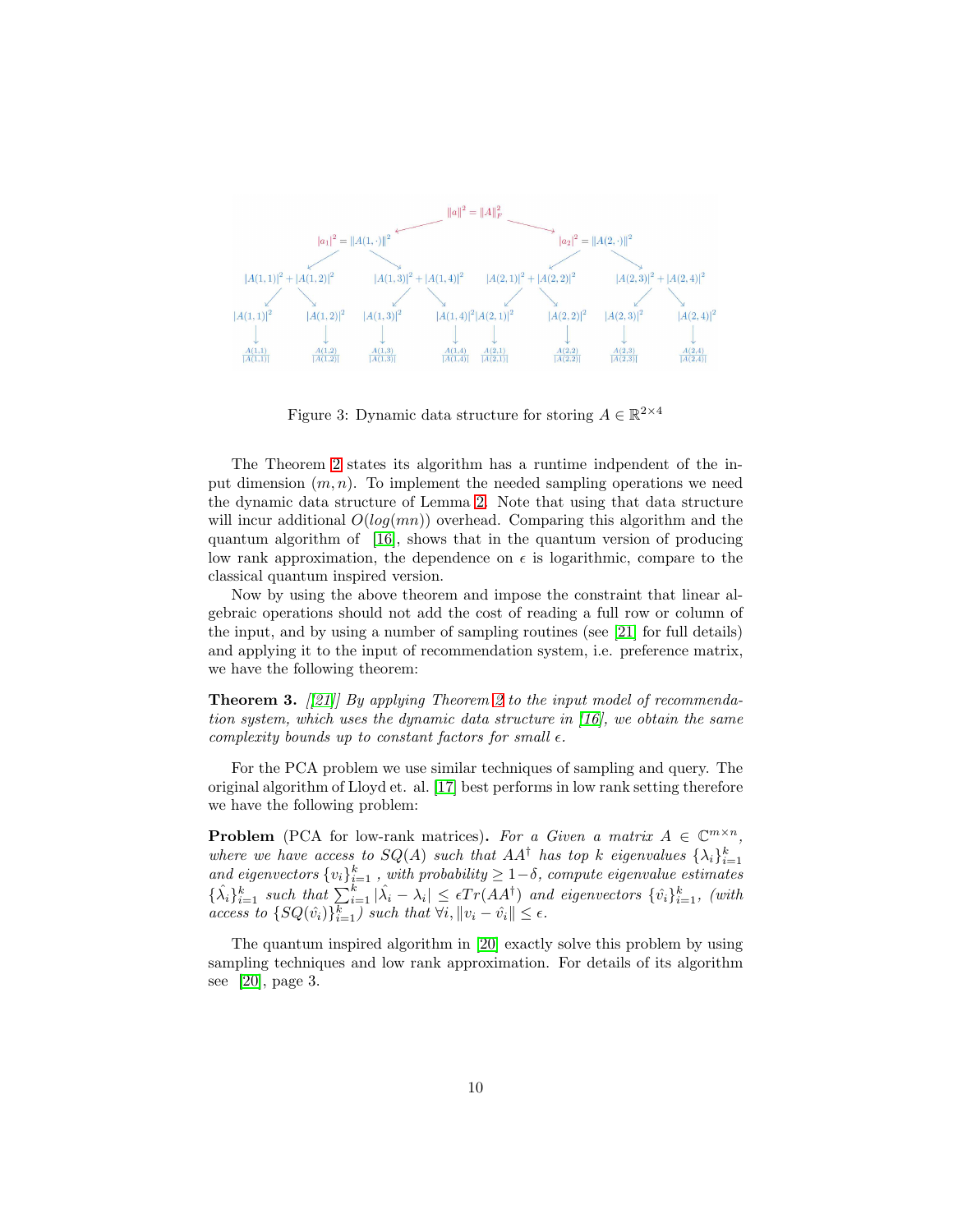#### <span id="page-10-0"></span>3.2 Quantum inspired Singular Value Transformation (SVT)

As we described in Section [2.4,](#page-6-0) the quantum algorithms based on phase estimation can be generalized by transformation on singular values.

In fact transforming singular values is the crux of many machine learning methods. For instance, QML algorithms such as quantum support vector machines [\[19\]](#page-18-9), principal component analysis [\[17\]](#page-18-3), training Boltzmann machines for state tomography [\[22\]](#page-18-10), all are based on singular value transformation.

Note that the speed up in quantum algorithms stems from the ability of unitary operations in describing evolution of quantum systems with exponential size. This leads to the idea of block encoding of large matrices which is a special case of projected encoding described in Section [2.4.](#page-6-0)

However, the aim of this section is to extract a sampling based methods [\[6\]](#page-17-1) for the seminal work of quantum singular transformation of [\[14\]](#page-18-4).

The main result of [\[6\]](#page-17-1) states that the for a matrix  $A \in \mathbb{C}^{m \times n}$ , with access to  $SQ(A)$ , we can obtain a succinct characterization of singular transformation of A, efficiently.

**Definition 2** (Even singular value). For a given  $A \in \mathbb{C}^{m \times n}$  and a function f:  $[0, \infty) \mapsto \mathbb{C}$ , and SVD of  $A = \sum \sigma_i u_i v_i^{\dagger}$ , the even singular value transformation *of A*, defined as  $f(\sqrt{AA^{\dagger}}) = \sum f(\sigma_i)v_i v_i^{\dagger}$ 

**Theorem 4.** Assume for a the input  $A \in \mathbb{C}^{m \times n}$  we have access to  $SQ(A)$  Let  $f : [0, \infty) \mapsto \mathbb{C}$  *such that* f *is L*-*Lipschitz and*  $\bar{f}(x) = (f(x) - f(0))/x$ *. Then for small enough*  $\epsilon, \delta \geq 0$ *, we can find a subset of A'rows, denoted by*  $R \in \mathbb{C}^{r \times n}$ *and a subset of R's column, denoted by*  $C \in \mathbb{C}^{r \times c}$  *such that:* 

$$
Pr\left[\|R^\dagger \bar{f}(CC^\dagger)R + f(0)I - f(A^\dagger A)\right\| > \epsilon \right] < \delta
$$

*If sampling and query takes*  $T$  *time, then finding*  $R$ ,  $C$  *and computing*  $\bar{f}(CC^{\dagger})$ *has the complexity*  $O(r^2c + rcT)$ *.* 

The  $R^{\dagger} \bar{f}(CC^{\dagger})R$  in [\[6\]](#page-17-1) is called  $RUR$  decomposition. In that case the above theorem says that RUR decomposition expresses a good approximation of input matrix as a linear combination of  $r^2$  outer products of its rows. See [\[6\]](#page-17-1) for thorough details.

### <span id="page-10-1"></span>3.3 Methods from Randomized Numerical Algebra

In the previous sections we drew parallels to quantum algorithms by implementing the so called dequantization technique. One can observe the heavy reliance of this technique on randomized numerical linear algebra, where low matrix rank computation and matrix sketching has been used at large. In a recent work [\[5\]](#page-17-2) raises the following questions: Is the running time of quantum inspired algorithms, that are based on sample and query techniques, and have sublinear terms is improvable? Here the goal is to maintain the efficient creation of the dynamic data structure in  $O(nnz(A))$  of a given input matrix A, and updating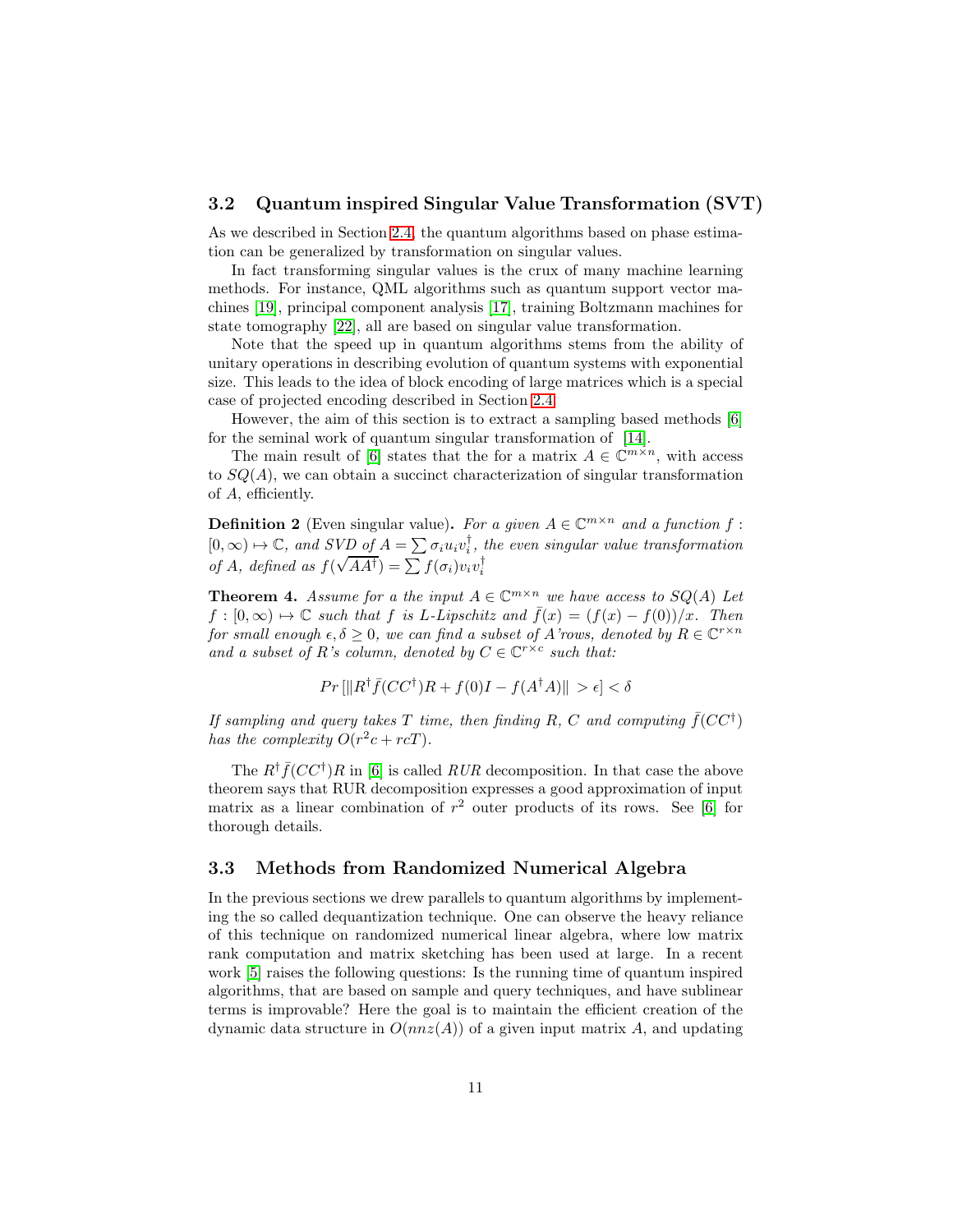it in  $O(log n)$ . Another question is can we use a vast number of techniques in randomized numerical linear algebra in this context?

The main contribution of [\[5\]](#page-17-2) is answering to the above questions. Given the technicality of the methods in the context of numerical linear algebra we refer the reader to the main text and we only give statement of the improvement result for the quantum inspired algorithm for recommender systems here.

Sketching is a widely used solution for reducing dimensionality of matrix computation. The goal is to find a new matrix with its rows (or columns) are subset of the target matrix but still hold its main structures. Lemma 9 of [\[5\]](#page-17-2), summarizes the main sketching techniques, relevant to this work.

For a given  $n \times d$  matrix A of rank k, the lower bound for the singular value  $\sigma_k(A)$ , is denoted by  $\hat{\sigma_k}$ . Let  $\psi_{\lambda} = \frac{\|A\|_F^2}{\lambda + \hat{\sigma_k}^2}$ . Let  $\psi_k$  be the estimate of  $\frac{\|A\|_F^2}{\sigma_k(A)^2}$ . Now Theorem [5,](#page-11-1) presents a sampling technique that compared to [\[21\]](#page-18-2), has a lower overhead and smaller relative error. For further details on how a dynamic data structure can be constructed from sketching matrix, see [\[5\]](#page-17-2).

<span id="page-11-1"></span>**Theorem 5.** [\[5\]](#page-17-2) Let  $A \in \mathbb{R}^{n \times d}$  is represented by a sampling data structure. Let  $k$  and  $\epsilon$ , be target rank and error parameter, respectively. Suppose  $A_k$  be the *best* k *rank approximation of* A*. Then we can find sampling matrices* S*,* R *and* W *(a rank* k *matrix) such that:*

$$
||ARWSA - A||_F \le (1 + O(\epsilon))||A - A_k||_F
$$

*with the running time:*

$$
\tilde{O}(\epsilon^{-6}k^3 + \epsilon^{-4}\psi_{\lambda}(\psi_{\lambda}) + k^2 + k\psi_k)
$$

# <span id="page-11-0"></span>4 Complexity Analysis of Quantum - Inspired Algorithms

In this section we complement theoretical analysis of quantum inspired algorithms that are based on sampling and query and matrix sketching techniques, by reviewing implementation and numerical benchmarking, first reported in [\[2\]](#page-16-0). The aim of such experiment is to acquire an understanding of the *practical complexity* of quantum inspired algorithms in terms of *erroneous* and *runtime*. The main finding is that although we have seen in the previous sections a hefty polynomial overhead compare to quantum algorithms, however in practice and in the case we only have indirect access to massive data sets via query, quantum inspired algorithms performs very well. This is a reminding to the fact that computational complexity of these problems does not depend on the dimension of input, but other quality of the input and the manner input is accessible. In the following we briefly report on the findings of [\[2\]](#page-16-0).

The first example concerns with sampling according to the  $l_2$  norm. For the dimension of less than  $10^6$ , using direct sampling is faster than using dynamic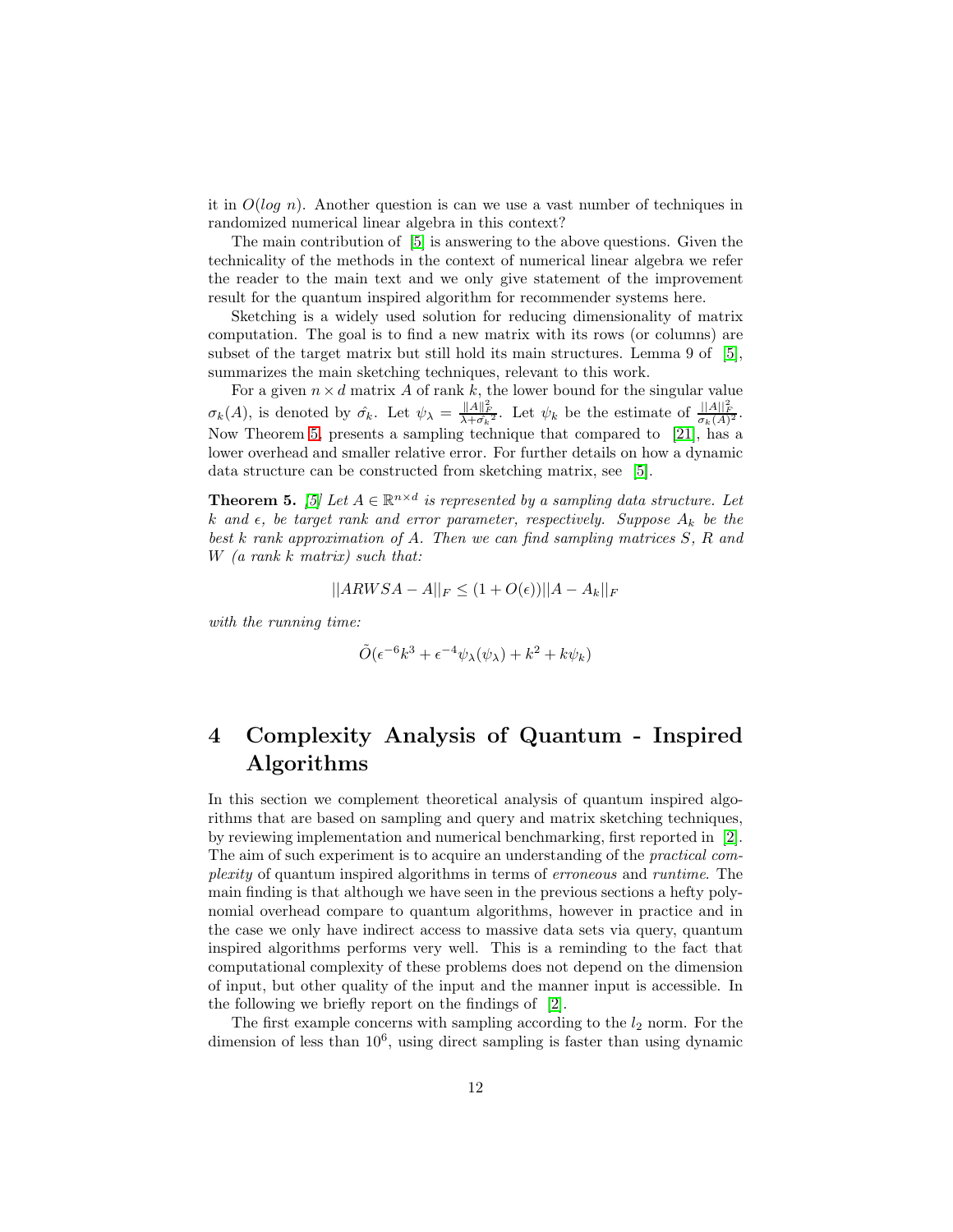data structure of [\[16\]](#page-18-1) and [\[21\]](#page-18-2). The Figure [4](#page-12-0) illustrate the runtime of producing 1000 sample of  $l_2$  norm distribution according to the dynamic data structure as explained previously and direct sampling method.



<span id="page-12-0"></span>Figure 4: Runtimes for generating one thousand samples from a length-square distribution

The second example which we mention here (see more case studies and details in [\[2\]](#page-16-0)) is movie recommendation systems based on MovieLens 100K data set. It consists of a preference matrix with 100,000 ratings from 611 users across 9,724 movies. where ratings are scaled within the range [0.5, 5]. Here majority of users watch only a small fraction of available movies, and therefore the matrix is sparse. The preference matrix has full rank of  $k = 611$ , its largest and smallest singular values are respectively  $\sigma_{max} = 534.4$ ,  $\sigma_{min} = 2.95$ , and its condition number (for  $l_2$  norm  $\frac{\sigma_{max}}{\sigma_{min}}$ ) is  $\kappa = 181.2$ . The algorithm tries to predict missing ratings and subsequently recommend movies that have a high predicted rating, which we explained in Section [3.](#page-6-1)

Figure [5](#page-12-1) [\[2\]](#page-16-0) compares the running times between the quantum-inspired algorithm and the direct calculation method.

|                                                            | Quantum-inspired algorithm |  |                                                                |  |  | Direct calculation                    |               |                      |                 |  |
|------------------------------------------------------------|----------------------------|--|----------------------------------------------------------------|--|--|---------------------------------------|---------------|----------------------|-----------------|--|
| $\text{Case study}$                                        | $t_{\rm LS}$               |  | $t_{\text{SVD}}^{\text{C}}$ $t_{\lambda}$ $t_{\boldsymbol{x}}$ |  |  | $t_{\text{total}}$ $t_{\text{SVD}}^A$ | $t_{\lambda}$ | $t_{\boldsymbol{x}}$ | $t_{\rm total}$ |  |
| MovieLens 100K   11.05 6.22 124.2 14.2 155.7   2.00 0.0003 |                            |  |                                                                |  |  |                                       |               | 0.001                | 2.00            |  |

<span id="page-12-1"></span>Figure 5: Running times (in seconds) for the quantum-inspired algorithm for recommendation systems. The parameter  $t_{LS}$  is the time required to construct length-squared (LS) probability distributions over rows and columns

For small size matrices direct computation of SVD can be done in a shorter time. The runtime of the quantum-inspired algorithm is dominated by the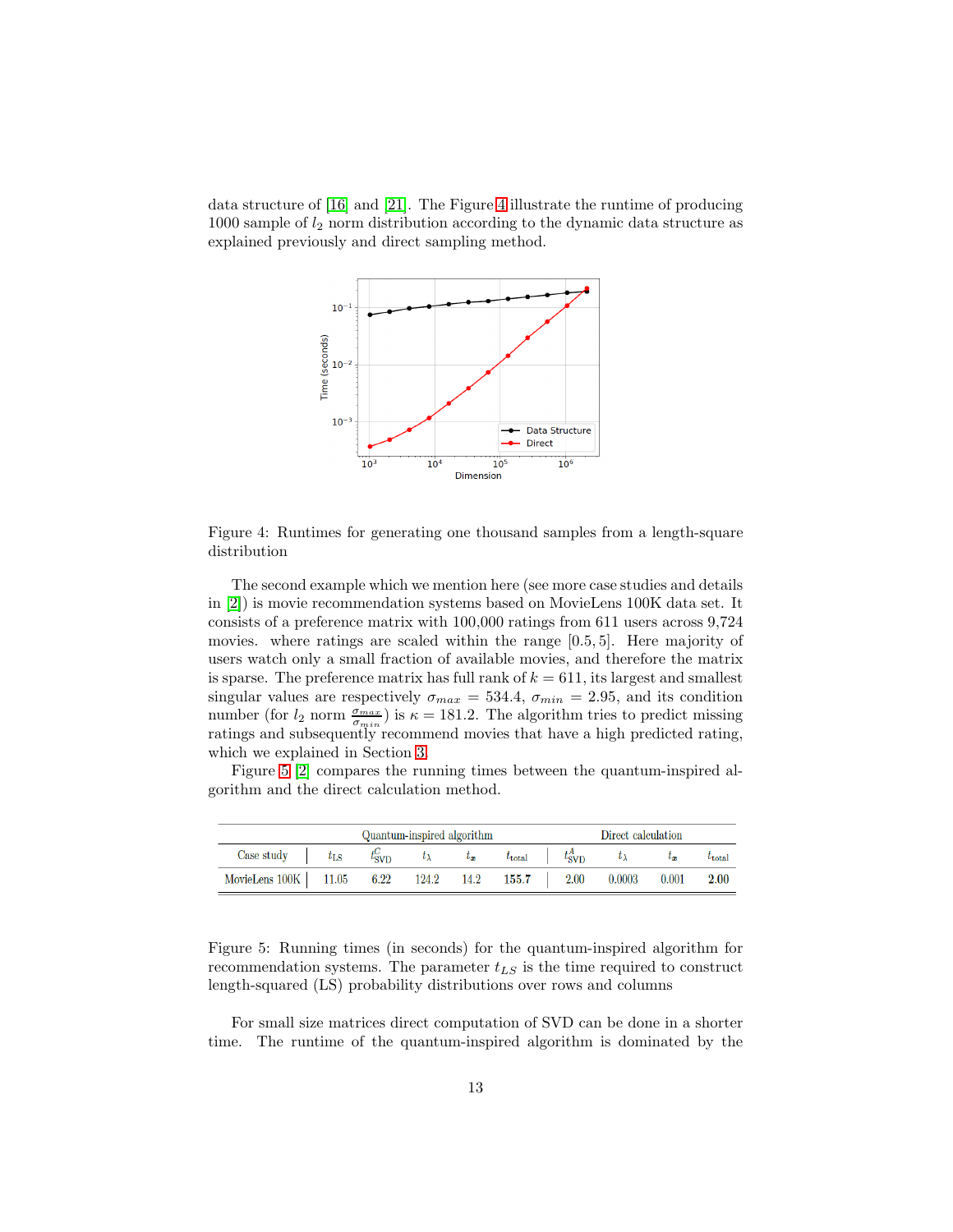coefficient estimation step, even when the resulting errors in estimating these coefficient is relatively high. As a conclusion, the numerical examples we mentioned here suggest that when applied to moderately-sized data sets, because they rely on a more intricate procedure, the quantum-inspired algorithms take more time than exact diagonalization, and because they rely on sampling for coefficient estimation, lead to higher inaccuracies. These results show that in order to provide a speedup over preexisting classical algorithms, the quantuminspired algorithms must be applied to *extremely large* data sets where exact diagonalization is impossible and where even the linear scaling of SVD approximation algorithms (for example those based on monte carlo methods such as FKV [\[11\]](#page-17-6)) prevents its direct application.

It is also relevant to examine the complexity of quantum inspired algorithm where we have perturbation in the input. This has be done in the context of smooth analysis in a recent work of Dunjko et. al. [\[25\]](#page-19-1). They proved, using smooth complexity that if the quantum (inspired) algorithm is robust against small entry-wise input perturbation, state preparation can always be achieved with constant queries.

The entry-wise access is done by an oracle  $O_x$ , with an arbitrary function  $f(x)$ :

$$
\sum_{i,j}]\alpha_{i,j}|i\rangle|j\rangle\xrightarrow{O_{f(x)}}\sum_{i,j}]\alpha_{i,j}|i\rangle|j+f(x_i)\rangle
$$

For simplicity we assume  $f(x_i) = x_i$ . Note that in the classical setting, random access memory, provides the mapping  $i \mapsto f(x_i)$ . Now generating  $l_2$ samples from entry-wise oracle and unstructured search has lower bound  $\Omega(D)$ queries for  $x \in \mathbb{R}^D$ . This can be achieved by QRAM model <sup>[2](#page-13-1)</sup>.

To model noisy data input, it is assumed that Gaussian element wise perturbation occurs. Subsequently, smooth complexity is defined.

Definition 3 (Smooth Complexity [\[25\]](#page-19-1)). *Given an algorithm* A *with an input*  $domain \Omega_D = \mathbb{R}^D$ , the smoothed complexity of Awith  $\sigma$ -Gaussian perturbation *is defined as:*

$$
max_{x \in [-1,1]^D} \mathbb{E}_g[T_A(x+g)]
$$

Here g is a Gaussian random vector with variance  $\sigma^2$ , and  $T_A$  denotes the runtime of A. Having defined smooth complexity, the main result of [\[25\]](#page-19-1) is the following theorem:

**Theorem 6.** *Given oracle access,*  $O_x$  *to the entries of*  $x \in \mathbb{R}^D$ *, the amplitude encoding of* x *into*  $|x\rangle$  *(state preparation) has smoothed complexity*  $O(1/\sigma)$ *.* 

#### <span id="page-13-0"></span>4.1 Parametrized Complexity

In this section we review some works in the context of classical algorithms that may have relevance to parametrized complexity analysis. The goal of our

<span id="page-13-1"></span><sup>&</sup>lt;sup>2</sup>The paper  $[25]$  techniques can be applied to both quantum and quantum inspired algorithms. Here we mention results for quantum inspired setting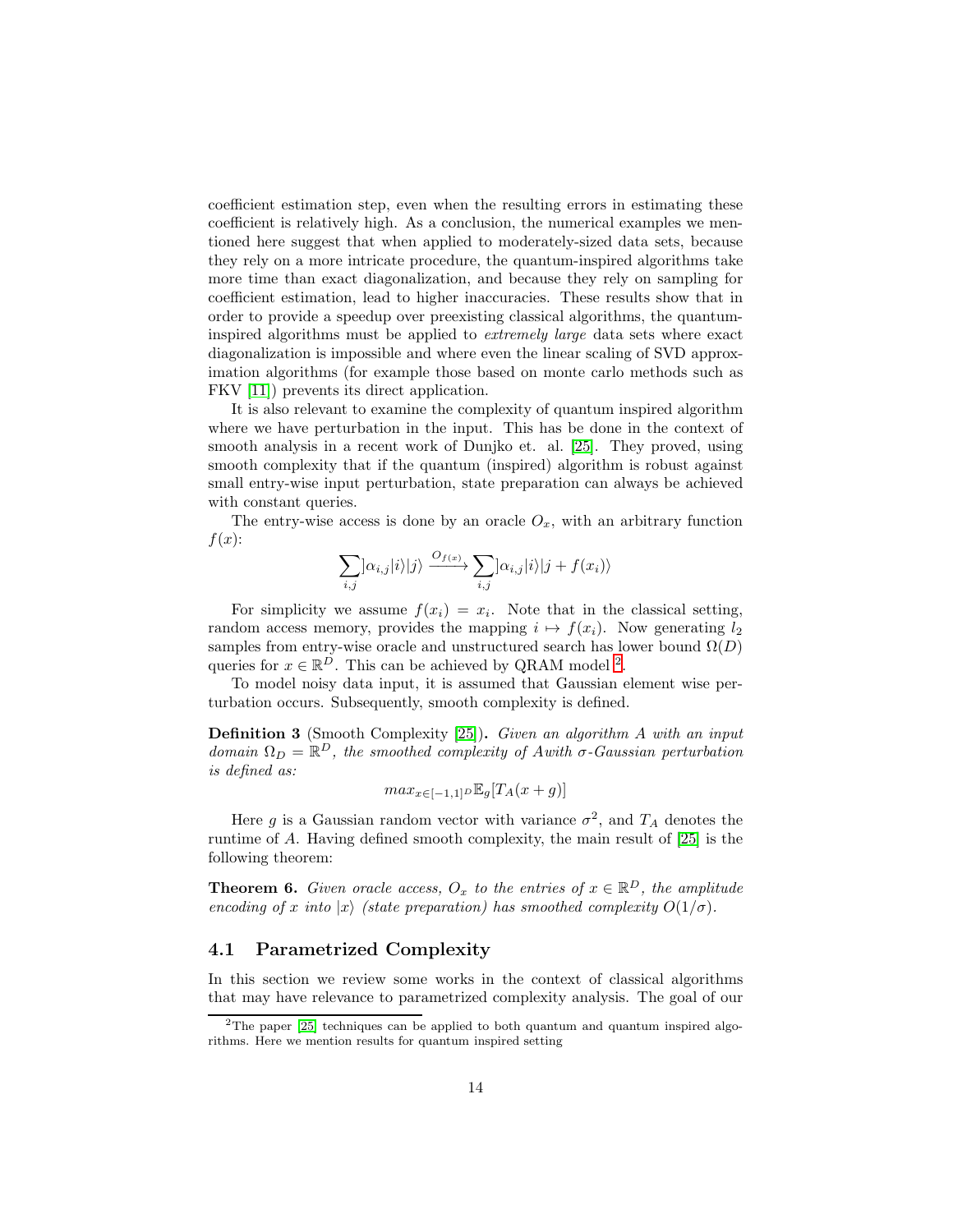project is to extend parametrized complexity concepts to the quantum inspired algorithms which we explained in the previous sections.

A central concept in parametrized complexity [\[8\]](#page-17-3) is *Fixed Parameter Tractability (FPT)*. For FPT algorithm, the performance is heavily depends on some *fixed parameters* rather than the *input size*. So we can view these problems in sliced way where each slice corresponds to a tractable problem. Another important concept is "kernelization" [\[8\]](#page-17-3), where we reduce the parametrized input to a new parametrization where the algorithm performs better. The formal definition of FPT is as following:

Definition 4. *[Fixed parameter tractable] We say an algorithm* A *is FPT if for all parametrized input*  $\langle x, k \rangle$ *, constant* c*, and a commutable function* f*, A has a running time*  $f(k)|x|^c$ *. Here c is independent from* |x| *and* k*.* 

Parametrized algorithms with higher complexity belong to  $XP$ , where the complexity bound is in terms of commutable function f and  $g : f(k)|x|^{g(k)}$ .

The first example concerns with recommendation system (which we explained its quantum version in Section [2.2\)](#page-4-0). Here ([\[24\]](#page-19-0)) the problem formulated as "*weighted low rank approximation*" and "matrix completion problems". The formal definition of these problems are as following:

<span id="page-14-0"></span>Definition 5. *[Weighted low rank approximation]*

*Input:*  $A \in \mathbb{R}^{n \times n}, W \in \mathbb{R}^{n \times n}, k \in \mathbb{N}, \epsilon > 0$ 

*Output:*  $U, V^T \in \mathbb{R}^{n \times k} s.t. \, ||W \circ (UV - A)||_F \leq (1 + \epsilon) OPT$ 

*Where*  $OPT := Min'_A \parallel W \circ (A' - A) \parallel_F, rank(A') \leq k$ 

In the matrix completion problem, we are given a matrix with missing entries and the task is to complete the matrix in a way that (1) minimizes the number of distinct rows and columns, (2) minimizes the number of distinct column, or (1) minimizes the rank. It is shown in [\[12\]](#page-17-7) that this problem is FPT for bounded domain.

Definition 6 (matrix completion problem).

*Input:*  $A \in \{\mathbb{R}, ?\}$ , *known entries*  $\Omega \in [n] \times [n]$ ,  $k \in \mathbb{N}$ 

*Output:*  $A_{\overline{Q}} s.t. rank(A) = k$ 

Now the [\[24\]](#page-19-0), considers the weighted low rank approximation with these three parametrizations.

**Theorem 7.** For a given matrix  $A \in \mathbb{R}^{n \times n}$ ,  $W \in \mathbb{R}^{n \times n}$ ,  $r, k \in \mathbb{N}$  and  $\epsilon > 0$ :

1. with r distinct rows and columns, computing  $\hat{A} = UV$  as in Defini*tion* [5,](#page-14-0) with probability 9/10 *can be done in*  $O(nnz(A) + nnz(W) + n^{\gamma}))$  +  $n2^{O(k^2r/\epsilon)}$ , for arbitrary small  $\gamma$ , and hence is in FPT.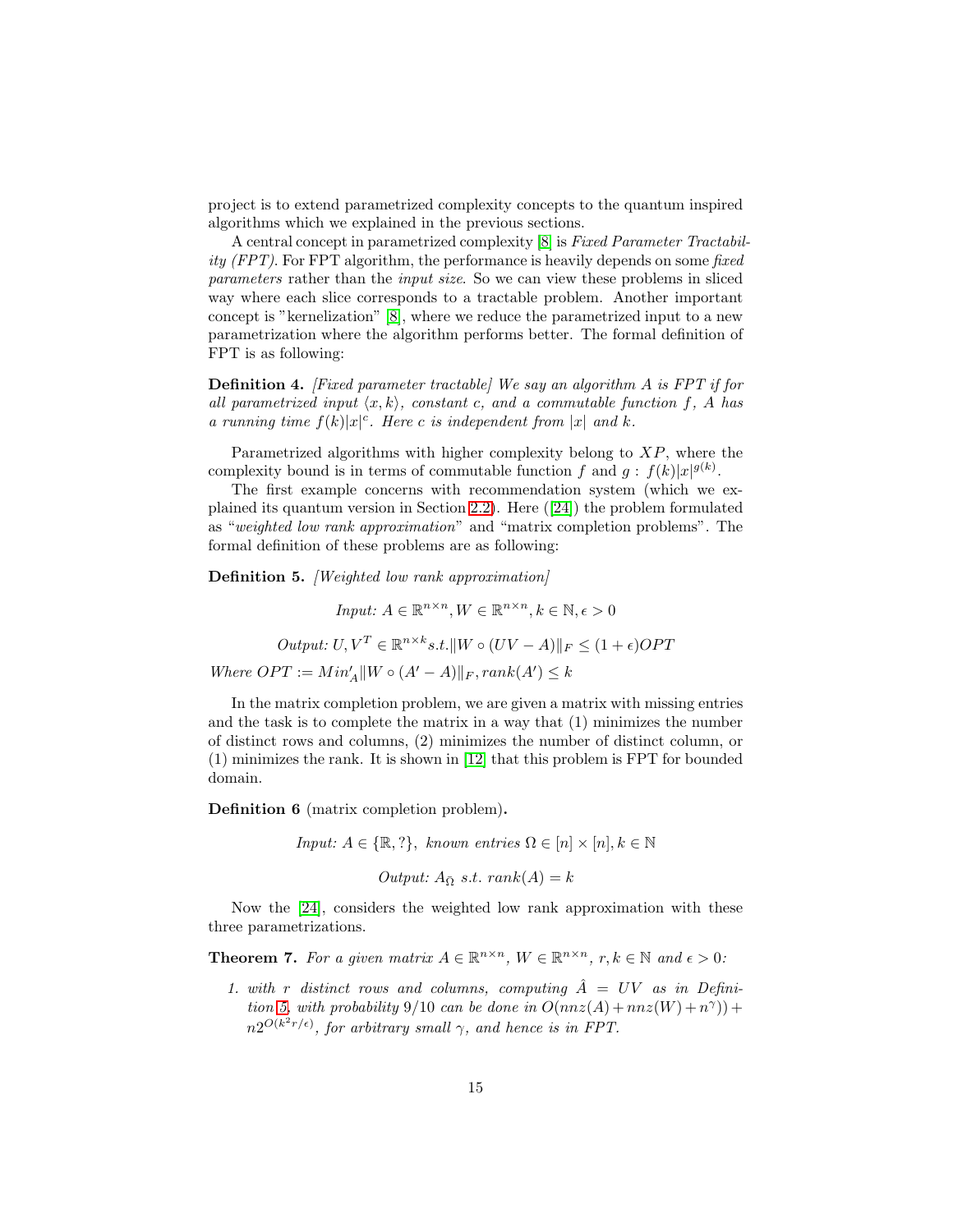- 2. with r distinct columns, computing  $\hat{A} = UV$  as in Definition [5,](#page-14-0) with prob*ability* 9/10 *can be done in*  $O(nnz(A) + nnz(W) + n^{\gamma})) + n2^{O(k^2r^2/\epsilon)}$ , for *arbitrary small* γ*, and hence is in FPT.*
- *3. with rank r, computing*  $\hat{A} = UV$  *as in Definition* [5,](#page-14-0) with probability 9/10 *can be done in*  $O(n^{O(k^2 r / \epsilon)})$ *, and hence is in FPT.*

Our second example concerns with PCA as mentioned in Section [2.3.](#page-5-0) In [\[9\]](#page-17-4) and [\[7\]](#page-17-8), Fomin et. al. showed that for the *robust PCA* and *PCA with outliers* problems there are exact and randomized FPT algorithms. Their results are based on the relation of these problems with the *matrix rigidity* problem [\[10\]](#page-17-5). A normal PCA formulation (as in Section [2.3\)](#page-5-0) is not robust against corrupted observations. For a data  $M \in \mathbb{R}^{d \times n}$ , robust PCA models outliers as additive sparse matrix  $S$ . Thus we have a superposition of a low-rank component  $L$  and a sparse component  $S : M = L + S$ . Now the robust PCA is as following:

$$
minimize rank(L) + nnz(S) s.t. M = L + S
$$

On the other hand robust PCA is equivalent to matrix rigidity problem: for a matrix  $M \in \mathbb{R}^{d \times n}$ , suppose updating at most k entries operation is denoted by  $update^k(M)$ , then the following problem:

$$
M' = updatek(M) s.t. rank(M') \le r
$$

is called matrix rigidity problem.

Theorem 8 ([\[10\]](#page-17-5)). *The problem of max rigidity (robust PCA) is solvable in*  $poly(M)2^{O((r+k)log(kr))}$ , thus FPT, parametrized by  $r + k$ .

Note that this problem is NP-complete for  $r \geq 0$ . Another formulation is called *PCA with outliers*. The parametrized complexity of this problem in both classical and approximation setting is studied in [\[7,](#page-17-8) [9\]](#page-17-4). Here the problem is as following:

"Given a set of n points in  $\mathbb{R}^d$  with (unknown) k outliers, the problem is to identify the outliers so that the remaining set of points fits best into an unknown r-dimensional subspace"

One can interpret this problem in the following geometrical setting:

"Given *n* points in  $\mathbb{R}^d$ , represented by the rows of *A*, we seek for a set of *k* outliers, represented by the non-zero rows of  $N$ , whose removal from  $A$  leaves the remaining  $n - k$  inliers as close as possible to an r-dimensional subspace. The matrix L contains then the orthogonal projections of the inliers onto this subspace"

Now the formal definition of the PCA with outliers is shown in Figure [6.](#page-16-2)

The algorithms of [\[9\]](#page-17-4) reduces the problem to iteration of normal PCA as in the following theorem:

<span id="page-15-0"></span>**Theorem 9.** *Solving PCA with outliers is reducible to solving*  $|A|^{O(n^2)}$  *instances of PCA. since only iterative algorithms for PCA and SVD exist, this algorithm does not solves PCA with outliers in a fixed number of operations. However, up to some constant precision, PCA is solvable in polynomial number of operations*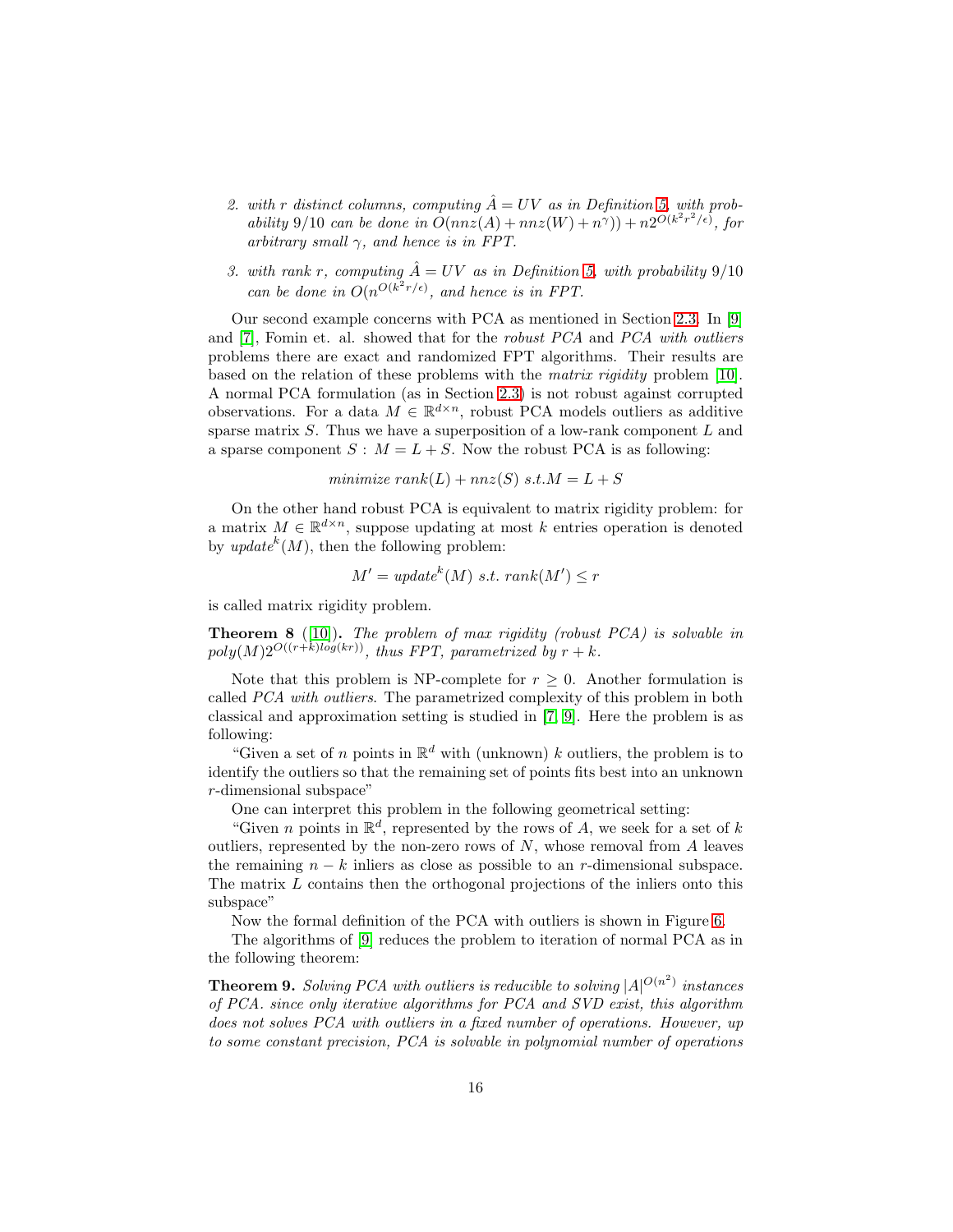Data matrix  $\mathbf{A} \in \mathbb{R}^{n \times d}$  and  $r, k \in \mathbb{N}$ . Input: Task:

```
\|\mathbf{A} - \mathbf{L} - \mathbf{N}\|_F^2minimize
              \mathbf{L}, \mathbf{N} \in \mathbb{R}^{n \times d}, \text{rank}(\mathbf{L}) \leq r,subject to
              and N has at most
              k non-zero rows.
```
<span id="page-16-2"></span>Figure 6: PCA with outliers

Moreover by using computational complexity assertion that is called Exponential Time Hypothesis (ETH) [\[1\]](#page-16-3), they improved Theorem [9](#page-15-0) to achieve fixed parameter tractability.

Roughly ETH says that for  $k \geq 3$ , and  $\delta_k > 0$ , k-SATISFIABILITY problem with *n* variables and *m* clauses cannot be solved in time  $O(2^{\delta_k n} (n+m)^{O(1)})$ . This means that  $k$ -SATISFIABILITY cannot be solved in subexponential in  $n$ time. Now the following theorem is shown in [\[9\]](#page-17-4):

**Theorem 10.** For any  $\epsilon \geq 1$ , there is no  $\epsilon$ -approximation algorithm for PCA with outliers with running time  $f(d) N^{o(d)}$  for any commutable function f unless *ETH fails, where* N *is the bitsize of the input matrix.*

One way to circumvent ETH assumption is to consider fixed rank setting. This is investigated in [\[7\]](#page-17-8), resulting in several approximation algorithm for PCA with outlier. Here we conclude this section with the following theorem, and refer the reader to [\[7\]](#page-17-8) for further details.

**Theorem 11.** For every  $\epsilon > 0$ , an  $1 + \epsilon$ -approximate solution to PCA with *outliers can be found in time*  $n^{O(\frac{r \log r}{\epsilon^2})} d^{O(1)}$ 

Conjecture 1. *Quantum inspired algorithm for recommendation system and PCA, that are based on low rank approximation and also dependent to sample and query technique, are FPT, using appropriate parametrization.*

### <span id="page-16-3"></span>References

- [1] Which problems have strongly exponential complexity? *Journal of Computer and System Sciences*, 63(4):512–530, 2001.
- <span id="page-16-0"></span>[2] Juan Miguel Arrazola, Alain Delgado, Bhaskar Roy Bardhan, and Seth Lloyd. Quantum-inspired algorithms in practice. *Quantum*, 4:307, August 2020.
- <span id="page-16-1"></span>[3] Sayan Bandyapadhyay, Fedor V. Fomin, Petr A. Golovach, and Kirill Simonov. Parameterized complexity of feature selection for categorical data clustering. *CoRR*, abs/2105.03753, 2021.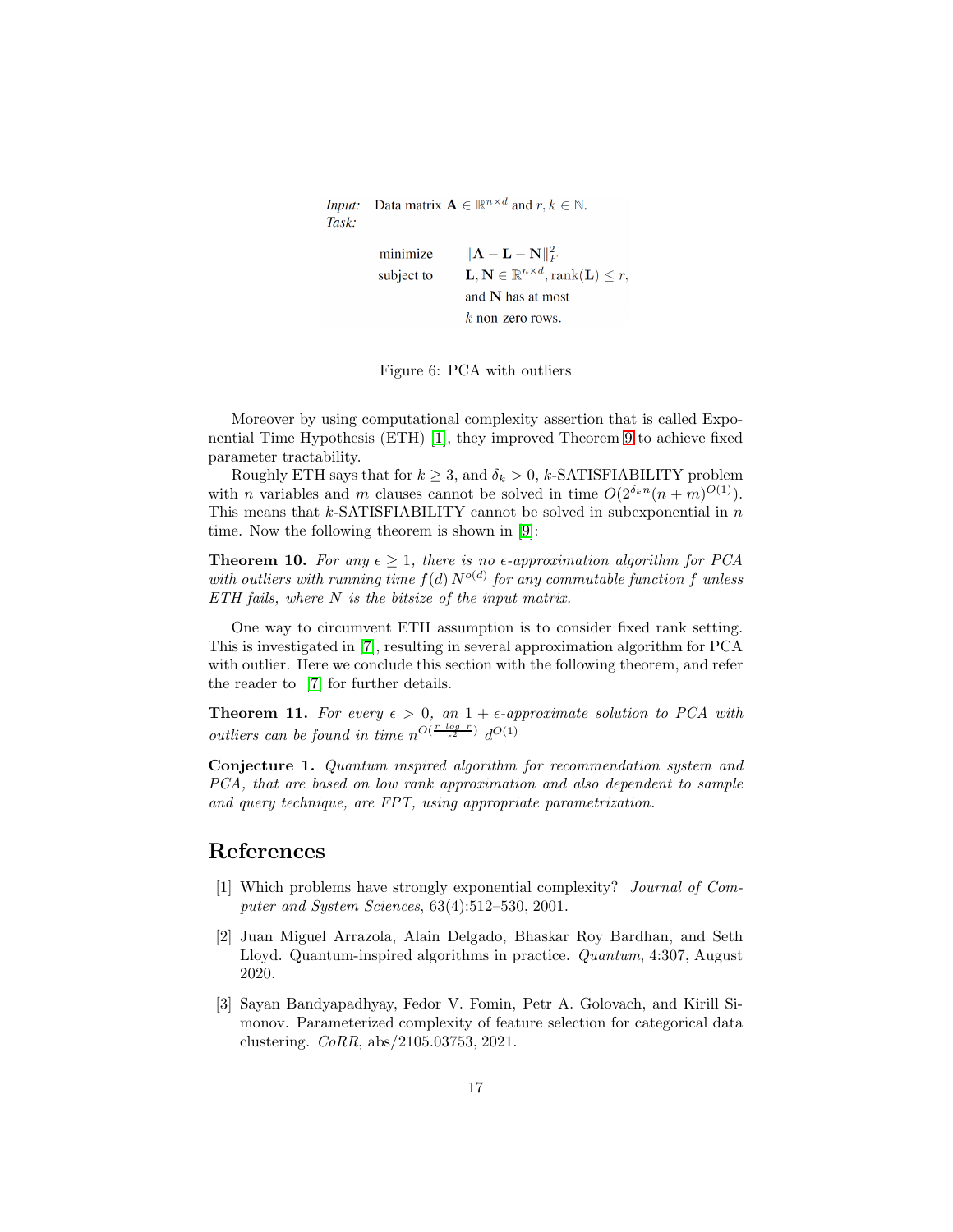- <span id="page-17-0"></span>[4] Jacob D. Biamonte, Peter Wittek, Nicola Pancotti, Patrick Rebentrost, Nathan Wiebe, and Seth Lloyd. Quantum machine learning. *Nature*, 549(7671):195–202, 2017.
- <span id="page-17-2"></span>[5] Nadiia Chepurko, Kenneth L. Clarkson, Lior Horesh, and David P. Woodruff. Quantum-inspired algorithms from randomized numerical linear algebra. *CoRR*, abs/2011.04125, 2020.
- <span id="page-17-1"></span>[6] Nai-Hui Chia, András Gilyén, Tongyang Li, Han-Hsuan Lin, Ewin Tang, and Chunhao Wang. Sampling-based sublinear low-rank matrix arithmetic framework for dequantizing quantum machine learning. In *Proceedings of the 52nd Annual ACM SIGACT Symposium on Theory of Computing*, STOC 2020, page 387400, New York, NY, USA, 2020. Association for Computing Machinery.
- <span id="page-17-8"></span>[7] Yogesh Dahiya, Fedor V. Fomin, Fahad Panolan, and Kirill Simonov. Fixed-parameter and approximation algorithms for PCA with outliers. In Marina Meila and Tong Zhang, editors, *Proceedings of the 38th International Conference on Machine Learning, ICML 2021, 18-24 July 2021, Virtual Event*, volume 139 of *Proceedings of Machine Learning Research*, pages 2341–2351. PMLR, 2021.
- <span id="page-17-3"></span>[8] Rodney G. Downey and Michael R. Fellows. *Fundamentals of Parameterized Complexity*. Springer Publishing Company, Incorporated, 1st edition, 2016.
- <span id="page-17-4"></span>[9] Fedor V. Fomin, Petr A. Golovach, and Kirill Simonov. Parameterized Complexity of PCA (Invited Talk). In Susanne Albers, editor, *17th Scandinavian Symposium and Workshops on Algorithm Theory (SWAT 2020)*, volume 162 of *Leibniz International Proceedings in Informatics (LIPIcs)*, pages 1:1–1:5, Dagstuhl, Germany, 2020. Schloss Dagstuhl– Leibniz-Zentrum für Informatik.
- <span id="page-17-5"></span>[10] Fedor V. Fomin, Daniel Lokshtanov, S. M. Meesum, Saket Saurabh, and Meirav Zehavi. Matrix Rigidity from the Viewpoint of Parameterized Complexity. In Heribert Vollmer and Brigitte Vallee, editors, *34th Symposium on Theoretical Aspects of Computer Science (STACS 2017)*, volume 66 of *Leibniz International Proceedings in Informatics (LIPIcs)*, pages 32:1– 32:14, Dagstuhl, Germany, 2017. Schloss Dagstuhl–Leibniz-Zentrum fuer Informatik.
- <span id="page-17-6"></span>[11] Alan Frieze, Ravi Kannan, and Santosh Vempala. Fast monte-carlo algorithms for finding low-rank approximations. *J. ACM*, 51(6):10251041, November 2004.
- <span id="page-17-7"></span>[12] Robert Ganian, Iyad A. Kanj, Sebastian Ordyniak, and Stefan Szeider. Parameterized algorithms for the matrix completion problem. In Jennifer G. Dy and Andreas Krause, editors, *Proceedings of the 35th International Conference on Machine Learning, ICML 2018, Stockholmsm¨assan, Stockholm,*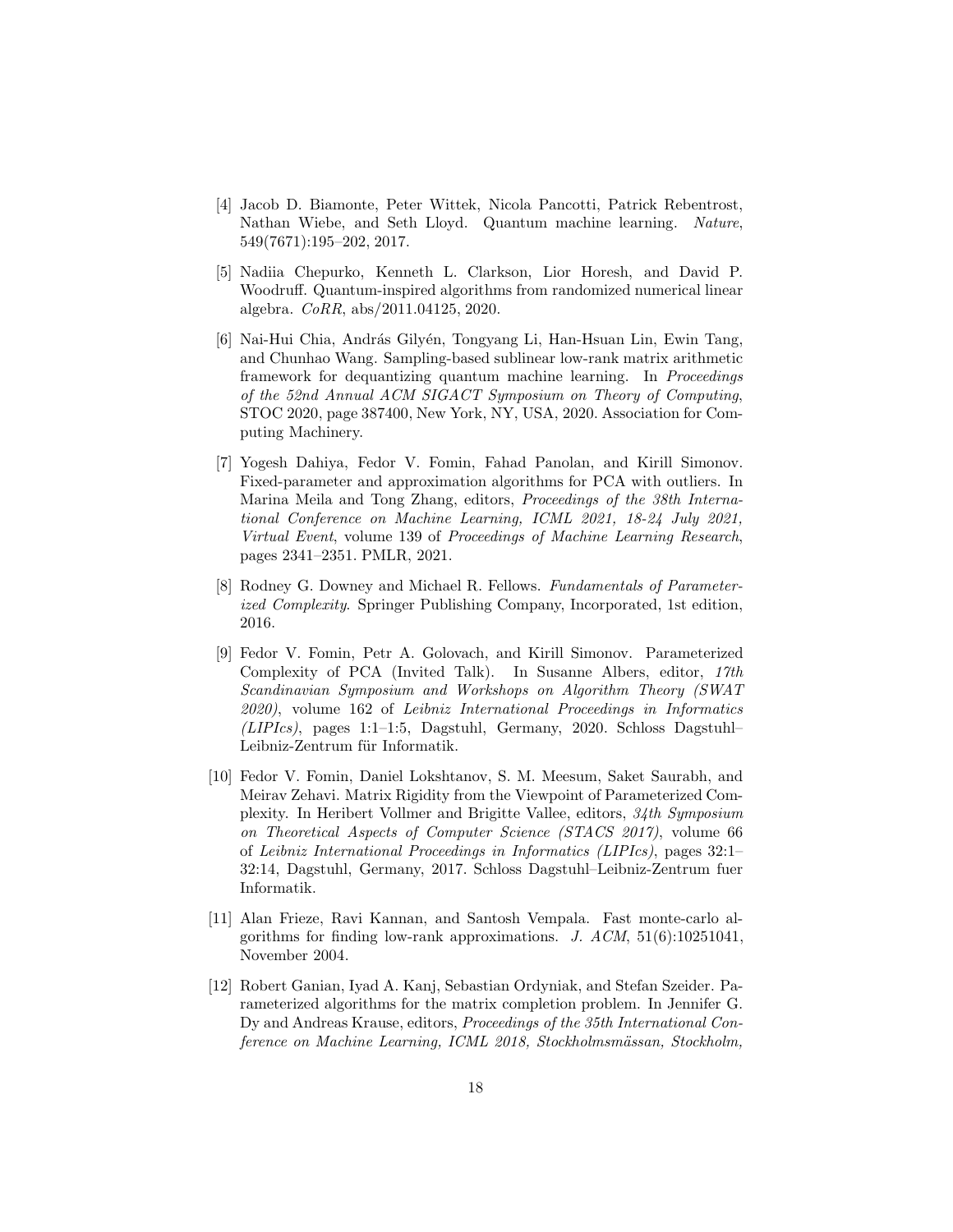*Sweden, July 10-15, 2018*, volume 80 of *Proceedings of Machine Learning Research*, pages 1642–1651. PMLR, 2018.

- <span id="page-18-7"></span><span id="page-18-4"></span>[13] András Gilyén, Zhao Song, and Ewin Tang. An improved quantum-inspired algorithm for linear regression. *CoRR*, abs/2009.07268, 2020.
- [14] András Gilyén, Yuan Su, Guang Hao Low, and Nathan Wiebe. Quantum singular value transformation and beyond: Exponential improvements for quantum matrix arithmetics. In *Proceedings of the 51st Annual ACM SIGACT Symposium on Theory of Computing*, STOC 2019, page 193204, New York, NY, USA, 2019. Association for Computing Machinery.
- <span id="page-18-1"></span><span id="page-18-0"></span>[15] Aram W. Harrow, Avinatan Hassidim, and Seth Lloyd. Quantum algorithm for linear systems of equations. *Phys. Rev. Lett.*, 103:150502, Oct 2009.
- [16] Iordanis Kerenidis and Anupam Prakash. Quantum Recommendation Systems. In Christos H. Papadimitriou, editor, *8th Innovations in Theoretical Computer Science Conference (ITCS 2017)*, volume 67 of *Leibniz International Proceedings in Informatics (LIPIcs)*, pages 49:1–49:21, Dagstuhl, Germany, 2017. Schloss Dagstuhl–Leibniz-Zentrum fuer Informatik.
- <span id="page-18-5"></span><span id="page-18-3"></span>[17] Seth Lloyd, Masoud Mohseni, and Patrick Rebentrost. Quantum principal component analysis. *Nature Physics*, 10(9):631633, Jul 2014.
- [18] Michael A. Nielsen and Isaac L. Chuang. *Quantum Computation and Quantum Information: 10th Anniversary Edition*. Cambridge University Press, 2010.
- <span id="page-18-9"></span>[19] Patrick Rebentrost, Masoud Mohseni, and Seth Lloyd. Quantum support vector machine for big data classification. *Phys. Rev. Lett.*, 113:130503, Sep 2014.
- <span id="page-18-8"></span>[20] Ewin Tang. Quantum-inspired classical algorithms for principal component analysis and supervised clustering. *CoRR*, abs/1811.00414, 2018.
- <span id="page-18-2"></span>[21] Ewin Tang. A quantum-inspired classical algorithm for recommendation systems. In *Proceedings of the 51st Annual ACM SIGACT Symposium on Theory of Computing*, STOC 2019, page 217228, New York, NY, USA, 2019. Association for Computing Machinery.
- <span id="page-18-10"></span>[22] Giacomo Torlai, Guglielmo Mazzola, Juan Carrasquilla, Matthias Troyer, Roger Melko, and Giuseppe Carleo. Neural-network quantum state tomography. *Nature Physics*, 14(5):447–450, February 2018.
- <span id="page-18-6"></span>[23] Joran van Apeldoorn and András Gilyén. Improvements in Quantum SDP-Solving with Applications. In Christel Baier, Ioannis Chatzigiannakis, Paola Flocchini, and Stefano Leonardi, editors, *46th International Colloquium on Automata, Languages, and Programming (ICALP 2019)*, volume 132 of *Leibniz International Proceedings in Informatics (LIPIcs)*, pages 99:1–99:15, Dagstuhl, Germany, 2019. Schloss Dagstuhl–Leibniz-Zentrum fuer Informatik.